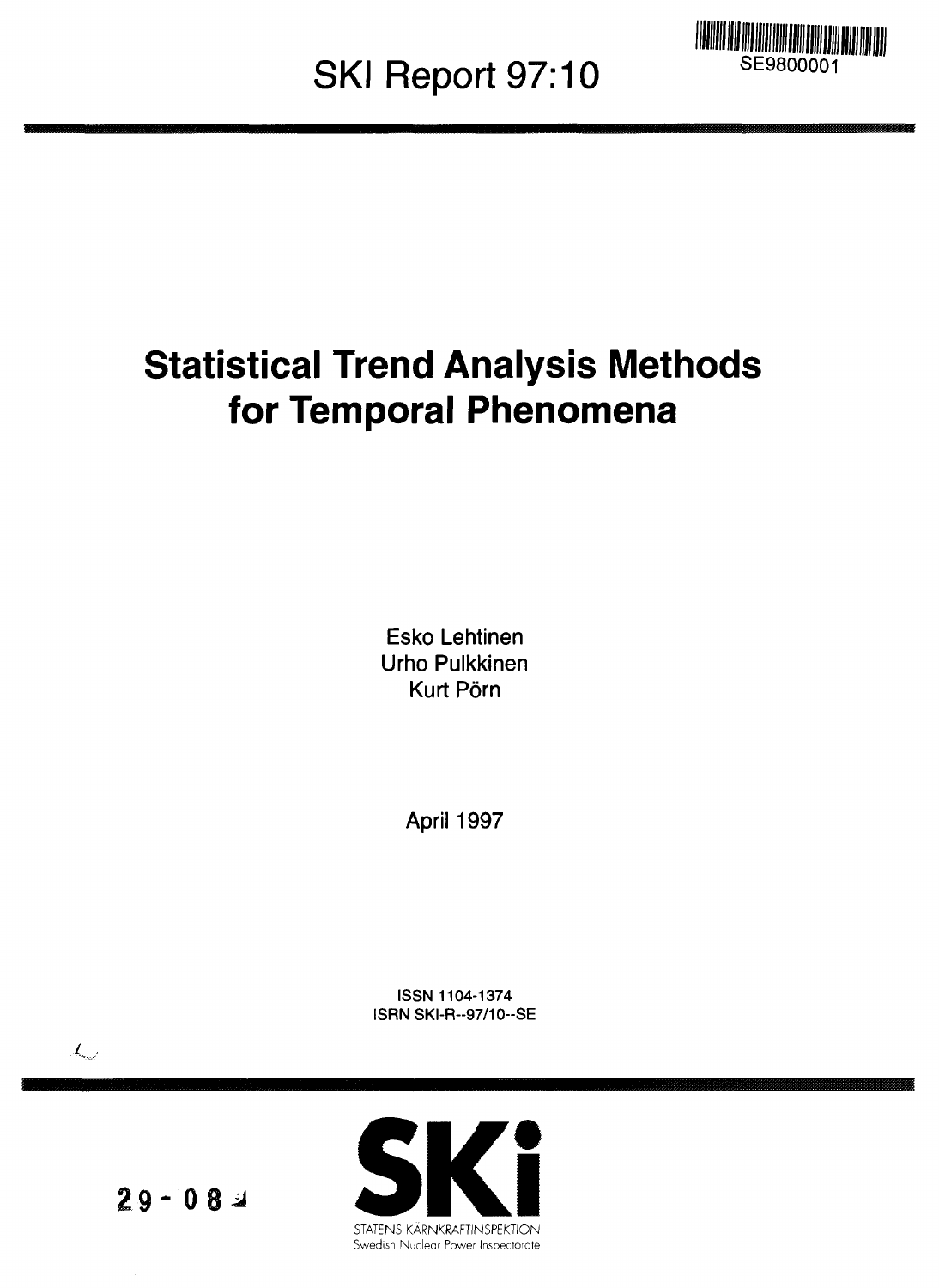## SKI Report 97:10

## **Statistical Trend Analysis Methods for Temporal Phenomena**

**Esko Lehtinen 1 Urho Pulkkinen 1 Kurt Pom<sup>2</sup>**

**1 VTT Automation, Industrial Automation, P.O. Box 1301, FIN-02044 VTT, Finland**

**2 Porn Consulting, Skivlingvagen 24, SE-611 63 Nykoping, Sweden**

**April 1997**

**SKI Project Number 95242**

This report concerns a study which has been conducted for the Swedish Nuclear Power Inspectorate (SKI). The conclusions and viewpoints presented in the report are those of the authors and do not necessarily coincide with those of the SKI.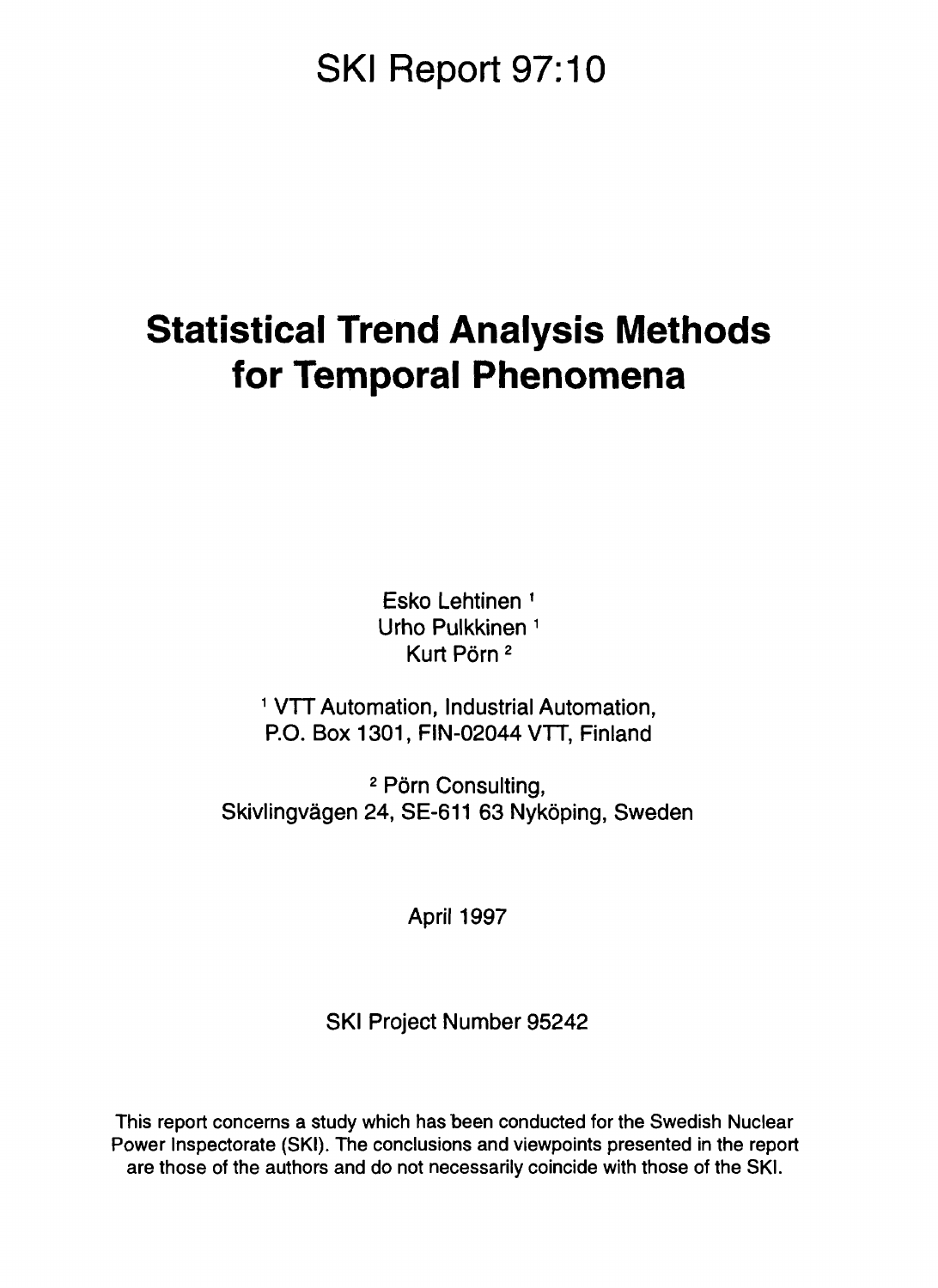## Summary

We consider point events occuring in a random way in time. In many applications the pattern of occurrence is of intrinsic interest as indicating, for example, a trend or some other systematic feature in the rate of occurrence. The purpose of this report is to survey briefly different statistical trend analysis methods and illustrate their applicability to temporal phenomena, in particular.

Before any analytical methods are treated some simple graphical methods are considered. Graphical methods are important e.g. in finding the grosser features of the data and also checking on the assumptions on which the more formal methods of analysis are based. Graphical displays are always helpful if data is wanted to be presented.

The first hypothesis usually is that events are occurring randomly in time. A wellknown mathematical model of a completely random series of events is the Poisson prosess. When the intensity with which the events occur in time is constant, there is no increasing or decreasing trend in the event occurences, and the Poisson prosess is said to be a time homogeneous Poisson prosess. We shall deal, however, with a generalization, the non-homogenous Poisson process (NHPP), in the case of which the intensity of the occurence of events is a function of time.

The trend testing of point events is usually seen as the testing of the hypotheses concerning the intensity of the occurrence of events. When the intensity function is parametrized, the testing of trend is a typical parametric testing problem.

The Laplace test is orginally developed as a parametric test for the NHPP obeying a certain intensity function. There are models, for which the Laplace test has rather good statistical properties. From a practical point of view, the Laplace test provides a good indication of the existence of a trend. Together with graphical presentations, the Laplace trend statistics give rather a clear picture about the possible trends. The use of Laplace statistics is practically recommendable to analyse the point phenomena. However, if the phenomenon is not properly described by a point process model, one must not use the Laplace test.

In industrial applications the operational experience generally does not suggest any specified model and method in advance. Therefore, and particularly, if the Poissonprocess assumption is very questionable, it is desirable to apply tests that are valid for a wide variety of possible processes. The alternative approach for trend testing is to use some non-parametric procedure. In this report we have presented four non-parametric tests: The Cox-Stuart test (a modification of the sign test), the Wilcoxon signed ranks test, the Mann test, and the exponential ordered scores test.

It is obvious that the fewer or weaker are the assumptions that define a particular model, the less qualifying we need to do our decision arrived at by the statistical test associated with that model. That is, the fewer or weaker are the assumptions, the more general are the conclusions. However, the most powerful tests are those which have the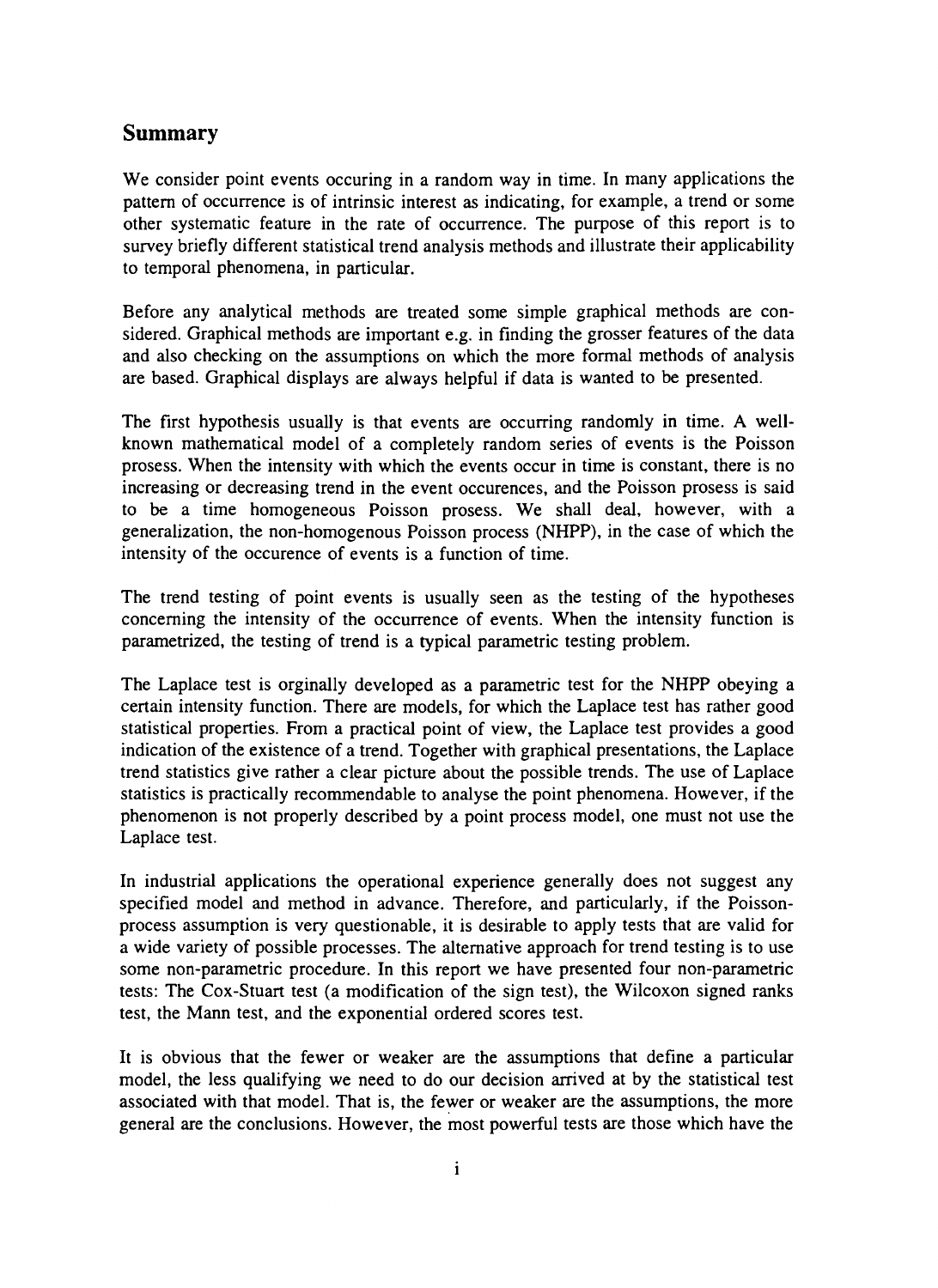strongest or most extensive assumptions. The parametric tests have a variety of strong assumptions underlying their use. When we have reason to believe that the conditions for a parametric test are met in the data under analysis, then we should certainly choose a parametric statistical test for analyzing those data. If these conditions are not met, some relevant nonparametric test can be used.

In addition to the classical parametric and non-parametric approaches we have also considered the Bayesian trend analysis. First we discuss a Bayesian model, which is based on a power law intensity model. The Bayesian statistical inferences are based on the analysis of the posterior distribution of the trend parameters, and the probability of trend is immediately seen from these distributions. In principle, it is possible to apply non-parametric Bayesian models.

We applied some of the methods discussed in this report in an example case. The results were not contradictory, and every model detected the trend that was assumed in the Monte Carlo generation of the example data. It is to be noted that this report is a feasibility study rather than a scientific evaluation of the statistical methodologies, and the example analyses can be seen only demonstrations of the methods. Furthermore, there is a lot of other statistical methods relevant to analysis of phenomena varying along with time which have not been considered in this report.

This study was started within the scope of the Nordic joint project NKS / SIK-1 on the initiative of Ralph Nyman, SKI / RA, and has been conducted with financial support from SKI, the Swedish Nuclear Power Inspectorate, which is hereby gratefully acknowledged.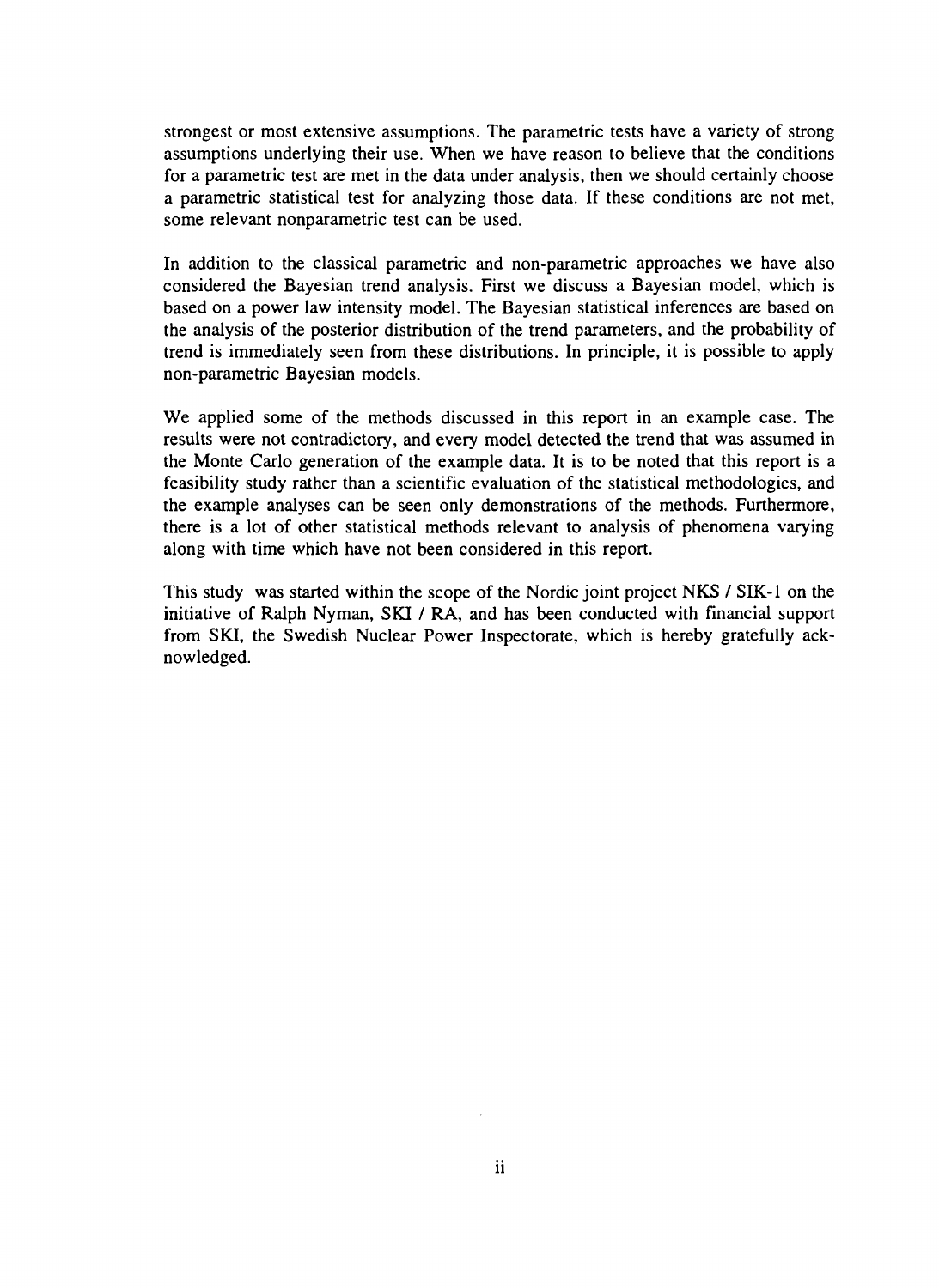## Sammanfattning

Vi betraktar diskreta händelser som inträffar slumpmässigt i tiden. I många tillämpningar finns dock ett mönster i händelserna som är av stort intresse genom att det återger exempelvis en trend eller något annat systematiskt drag i händelsefrekvensen. Avsikten med denna rapport är att översiktligt kartlägga olika metoder för statistisk trendanalys och att illustrera deras tillämplighet speciellt på tidsberoende fenomen.

Kartläggningen börjar med några enkla grafiska metoder. Grafiska metoder är särskilt användbara när det gäller att identifiera grova datastrukturer och att testa de antaganden som ligger till grund för tänkbara analytiska metoder. Dessutom kommer grafiska metoder alltid väl till pass när data skall presenteras.

Ett mycket vanligt förekommande antagande är att de händelser man betraktar inträffar helt slumpmässigt i tiden. Den s.k. Poissonprocessen är en välkänd matematisk modell för en fullständigt slumpmässig serie av händelser. Om intensiteten i processen är konstant förefinns ingen ökande eller avtagande trend i händelsernas inträffande, och processen säges vara en homogen Poissonprocess. Här skall vi emellertid betrakta en utvidgad klass av processer, s.k. inhomogena Poissonprocesser (NHPP), för vilka händelseintensiteten är en funktion av tiden.

Att testa trenden i en punktprocess är vanligtvis liktydigt med att testa hypoteser rörande intensiteten för händelsernas inträffande. När intensiteten beskrivs av en parametrisk funktion är trendtestet ett typiskt parametriskt testproblem.

Det s.k. Laplace-testet utvecklades ursprungligen som ett parametriskt test av NHPP med en viss typ av intensitetsfunktion. Det finns modeller för vilka Laplace-testet har ganska goda statistiska egenskaper. Sett ur praktisk synpunkt ger Laplace-testet en god indikation på förekomsten av trend. Tillsammans med grafiska presentationer ger Laplaces trendstatistika en god bild av tänkbara trender. Användning av Laplace-testet rekommenderas för analys av punktprocesser. Om det aktuella fenomenet inte låter sig adekvat beskrivas av någon modell för punktprocesser bör man inte använda Laplacetestet.

Drifterfarenheter från industriella tillämpningar ger vanligtvis inte någon direkt fingervisning om lämplig modell och metod. Därför, och i synnerhet om antagandet om Poissonprocess är diskutabelt, är det önskvärt att använda tester som är tillämpliga på en vid klass av tänkbara processer. Ett alternativt trendtest är att använda någon ickeparametrisk procedur. I denna rapport presenteras fyra icke-parametriska tester: Cox-Stuart's test (modifierat teckentest), Wilcoxon's teckenrang test, Mann's test och det exponentiella ordnade indextestet (exponential ordered score test).

Det är uppenbart att ju färre eller svagare antaganden som ligger till grund för en modell desto mindre förbehållsamma resultat kan uppnås med det statistiska test som är förenat med modellen. Annorlunda uttryckt, ju färre eller svagare antaganden, desto mera generella slutsatser. Å andra sidan, de starkaste testen är sådana som bygger på de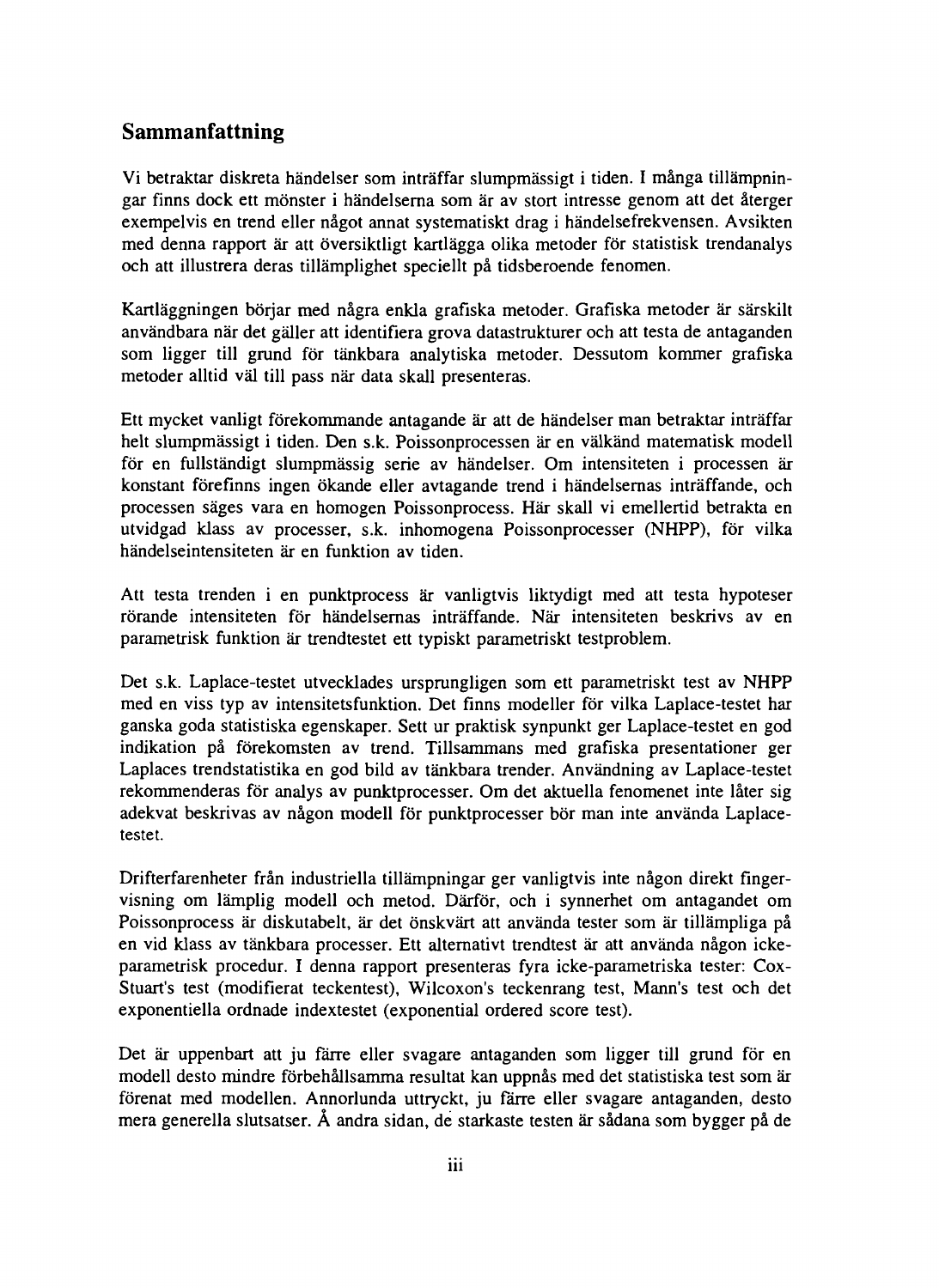starkaste eller mest omfattande antagandena. Användningen av parametriska test vilar på en mängd antaganden. När vi har skäl att tro att analysdata uppfyller förutsättningarna för ett parametriskt test kan vi med säkerhet använda ett sådant test för analys av dessa data. Om sådana förutsättningar ej föreligger kan man pröva något ickeparametriskt test.

Utöver de klassiska, parametriska och icke-parametriska tillvägagångssätten har vi också betraktat Bayesiansk trendanalys. Bl.a. behandlar vi en Bayesiansk modell som bygger på den s.k. potensprocessen, en NHPP vars intensitet är en potens av tiden. Bayesiansk statistisk inferens utgår ifrån analys av posteriorifördelningen för trendparametrarna, och sannolikheten för trend kan direkt utläsas ur denna fördelning. I princip är det också möjligt att tillämpa icke-parametriska Bayesianska modeller.

Några av de metoder som diskuteras i rapporten har tillämpats på testfall. De resultat som erhållits är inte motstridiga, och varje modell upptäckte den trend som antogs vid Monte Carlo-genereringen av testdata. Det bör understrykas att denna rapport är en användbarhetsstudie snarare än en vetenskaplig utvärdering av statistiska metoder, och studiens analysexempel bör ses enbart som en demonstration av metoderna. Vidare är vi väl medvetna om att det finns många andra statistiska metoder som är relevanta för analys av tidsberoende fenomen och som vi inte beaktat i denna studie.

Studien påbörjades inom ramen för det nordiska samarbetsprojektet NKS/SIK-1 på initiativ av Ralph Nyman, SKI / RA, och har utförts med finansiellt stöd av SKI, vilket härmed tacksamt noteras.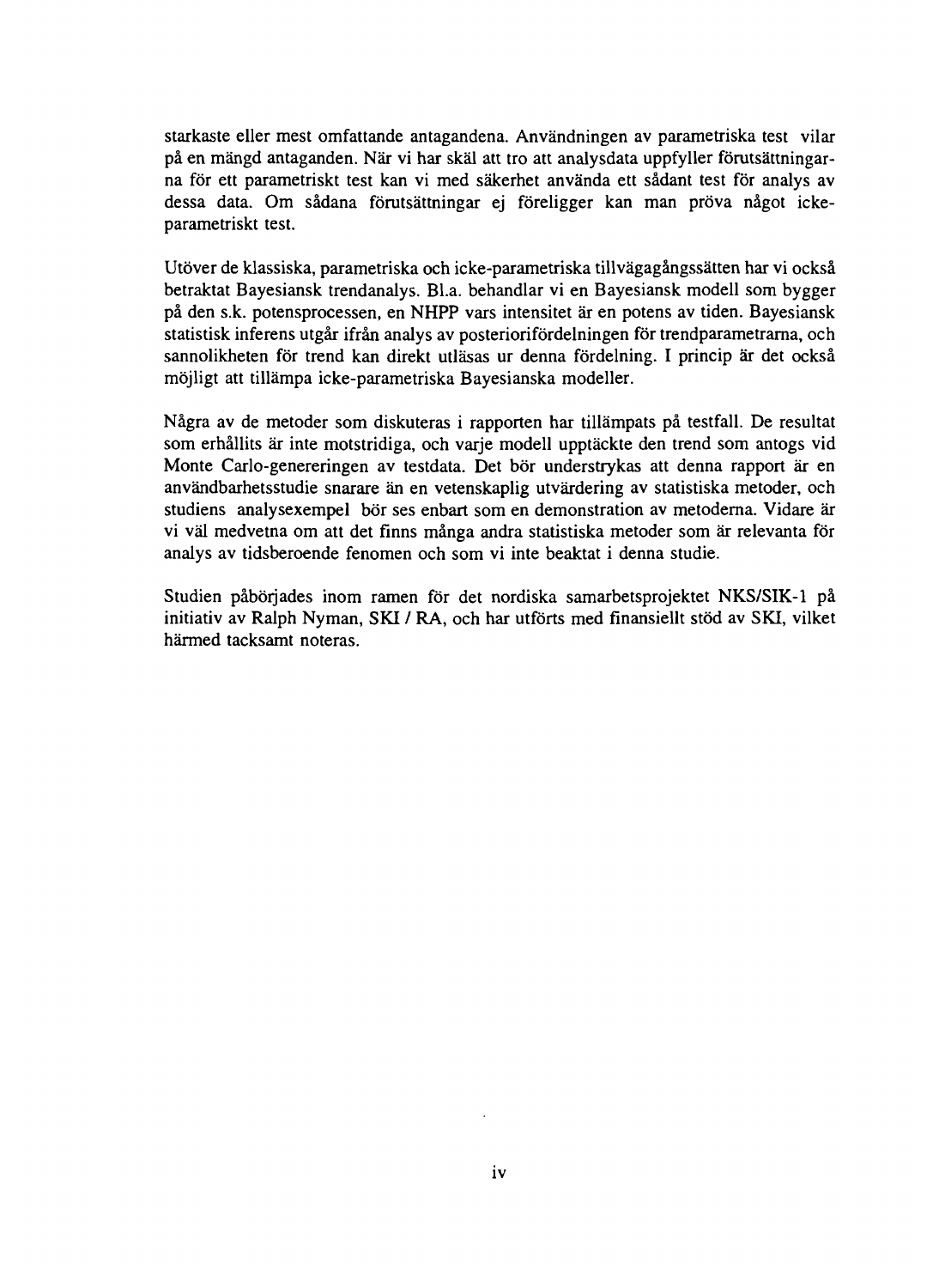## **Table of Contents**

| 3                       |
|-------------------------|
| $\overline{\mathbf{3}}$ |
| $\overline{4}$          |
| 6                       |
| $\tau$                  |
| -9                      |
| 10                      |
|                         |
|                         |
|                         |
|                         |
| 14                      |
|                         |
| 17                      |
| 18                      |
| 19                      |
| 24                      |
| 25                      |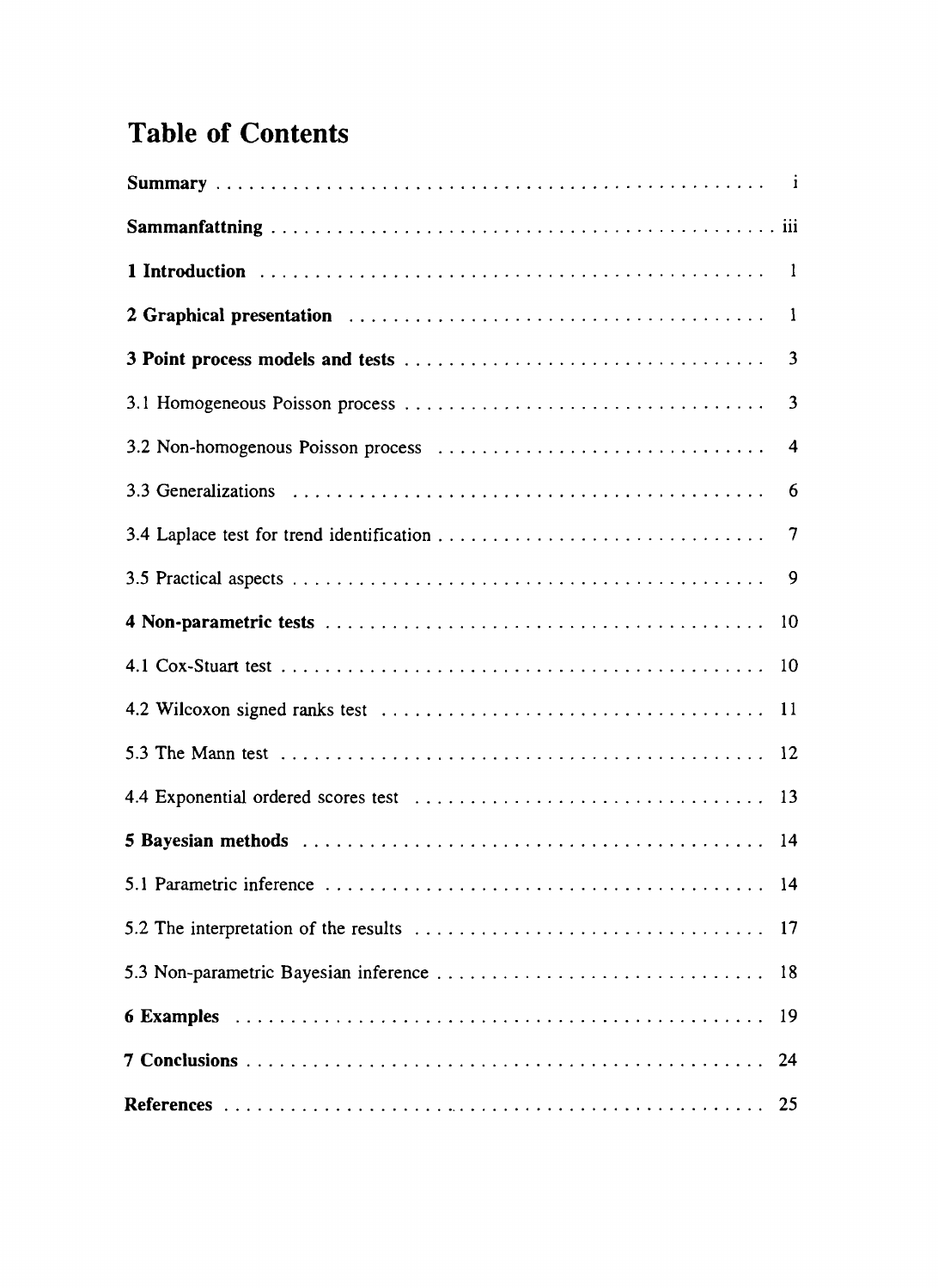## **1 Introduction**

We consider point events occuring in a random way in time. That is, we have a continuum, usually but not nesessarily one-dimensional, and a series of points distributed haphazardly along it. For example, the events may be stops of a machine, as measured in the running-time of the machine, or restorings or replacements of equipment, etc.

In many applications the main interest lies in obtaining an estimate of the mean rate of occurence of events, for example: how many stops per running hour. In other applications the pattern of occurrence is of intrinsic interest as indicating, for example, a trend or some other systematic feature in the rate of occurrence. We shall be concerned mainly with the latter type of application.

The purpose of this report is to survey briefly different statistical trend analysis methods and to illustrate their applicability to temporal phenomena, in particular. Simple graphical methods of presentation will also be considered. Graphical methods are important both in finding the gross features of the data and also checking the assumptions on which the more formal methods of analysis are based.

We denote the observed intervals between successive events by  $x_1, x_2, \ldots$ . The series would be given equivalently by the instants of occurrence of events measured from the start of period of observation. These times are obtained by forming cumulative sums of the x<sup>2</sup>,<sup>2</sup> s, i.e.  $t_1 = x_1, t_2 = t_1 + x_2, \ldots, t_r = t_{r-1} + x_r$ , where  $t_r$  is the time of occurrence of the rth event.

## **2 Graphical presentation**

It will quite often be required to present this type of data graphically, either as a preliminary to a more detailed analysis or in order to have a simple record which can be brought up to date as fresh information is obtained. When the main interest is in changes in the average rate of occurrence of events, there are two methods of graphical presentation, one based on cumulative numbers and the other based on individual numbers of occurrences.

The simplest cumulative plot is the total number of events to have occurred at or before /, against *t.* At each event, the plot jumps one step upwards. An important property is that the slope of the line joining any two points on the plot is the average number of events per unit time for that period. It reveals how the average rate of occurrences fluctuates with *t.*

To obtain a non-cumulative plot we take time as the abscissa and then divide the time scale into convenient equally spaced time periods and count the number of events in each period.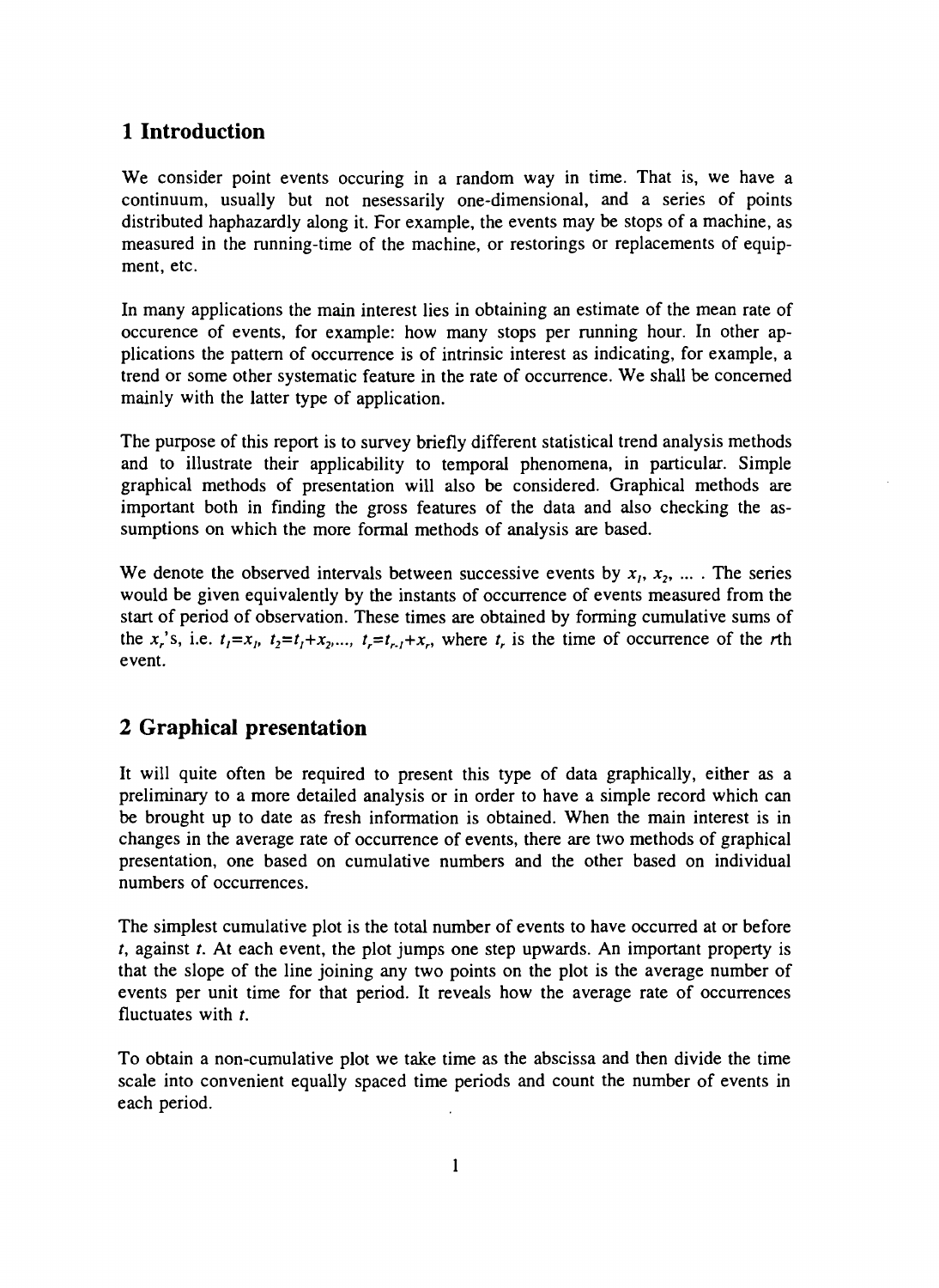Examples of a cumulative and a non-cumulative plot are given in Figures 1 and 2.



Figure 1: *A non-cumulative plot of a series of events (Coal-mining disasters. Numbers in successive 400-day periods, taken from (Cox and Lewis, 1968)).*



Figure 2: *A cumulative plot of a series of events (Coal-mining disasters. Cumulative number versus t, taken from (Cox and Lewis, 1968)).*

An advantage of the cumulative plot is that it enables small systematic changes in the rate of occurrence to be noticed readily. Advantages of the non-cumulative plot are that the local fluctuations are directly indicated.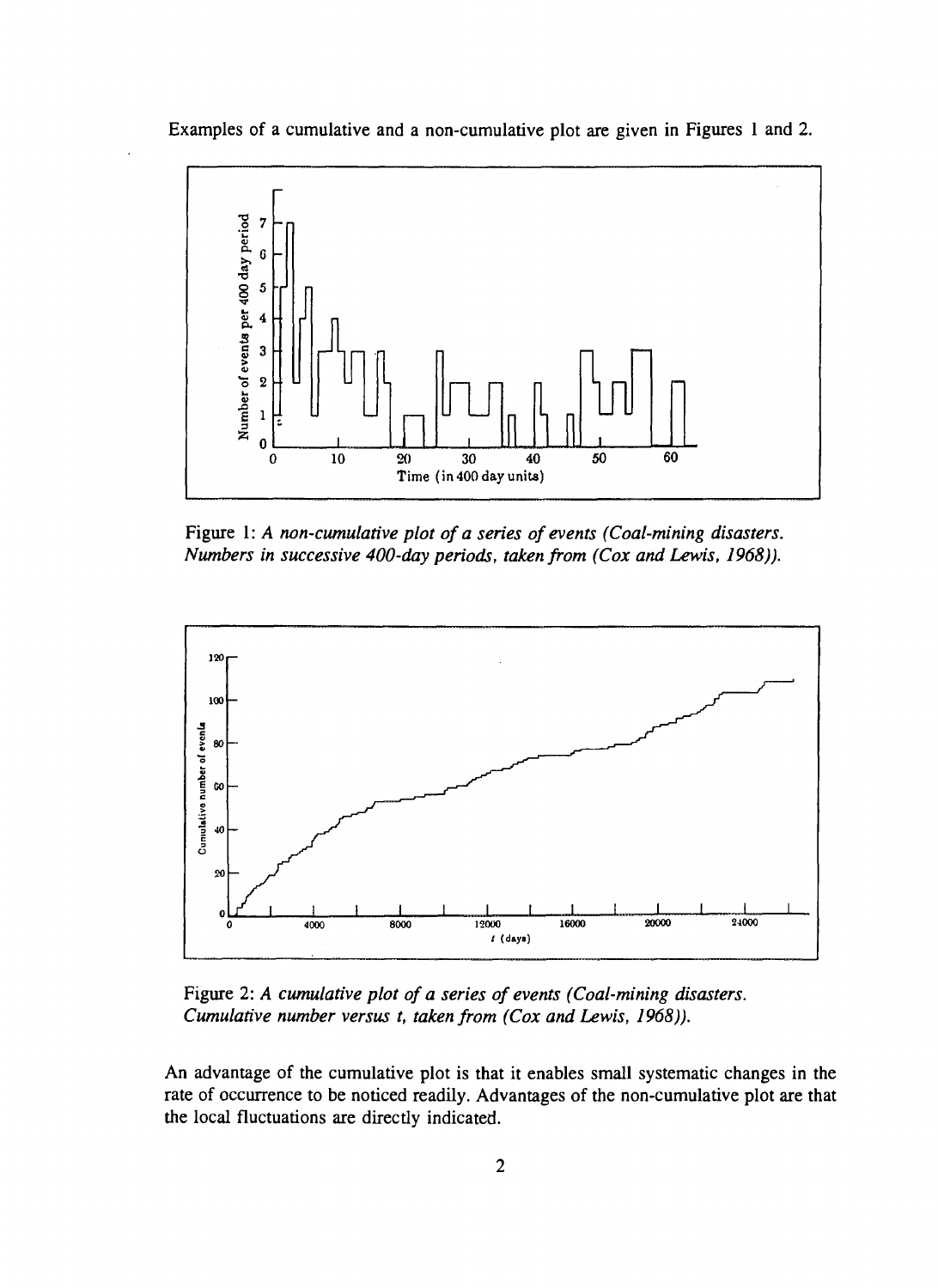### 3 Point process models and tests

#### **3.1 Homogeneous Poisson process**

In applications the first hypothesis usually is that events are occurring completely randomly in time. Thus, if we wish to test, for instance, the reality of the apparent trend in the failure rate, we take a null hypothesis that the failures occur randomly at constant rate. Such a hypothesis can be considered for two reasons. First, before we can have confidence in the reality of an apparent systematic effect in the series, we need to show that the effect is unlikely to have arisen just by chance. Secondly, simple methods for the comparison of the rates of occurrence in different series are available whenever the individual series can be assumed to be comletely random.

As a mathematical model of a completely random series of events we consider the Poisson prosess. The definition and main probabilistic properties of the Poisson process are well-known and are discussed in the literature, for example by Snyder (1976).

Consider events occurring along a line which for definiteness will be called the time axis. Let *N,* denote the number of events occurring in an arbitary interval of length *t.* Then  $N_t$ , has a Poisson distribution of mean  $\lambda t$ , i.e.

$$
Pr(N_{t} = r) = \frac{(\lambda t)^{r} e^{-\lambda t}}{r!}
$$
 (1)

where  $\lambda$  is a constant with the dimension of the reciprocal of time. It will measure the mean rate of occurence of events over a long period of time and will be called the rate of occurrence or more fully the probability rate of occurrence of events *(N/t* converges in probability to  $\lambda$  as  $t \rightarrow \infty$ , justifying the name rate of occurrence given for the parameter  $\lambda$  of the Poisson process (see Snyder, 1976)).

We denote  $\mu = \lambda t$ . As  $\mu$  increases, the Poisson distribution is asymptotically normal with mean and variance  $\mu$ . For many problems connected with significance tests and confidence intervals, the normal approximation is quite accurate enough even below  $f = \mu = 10$ . The main source of error in the approximation arises from the skewness of the Poisson distribution.

A second important group of properties of the Poisson process concern the intervals between events. Let *X* denote the interval from the time origin to the first event. Using (1) we may show that the probability distribution of *X* is exponential, with cumulative distribution and the density function

$$
F_x(x) = 1 - e^{-\lambda x}
$$
 (2)

and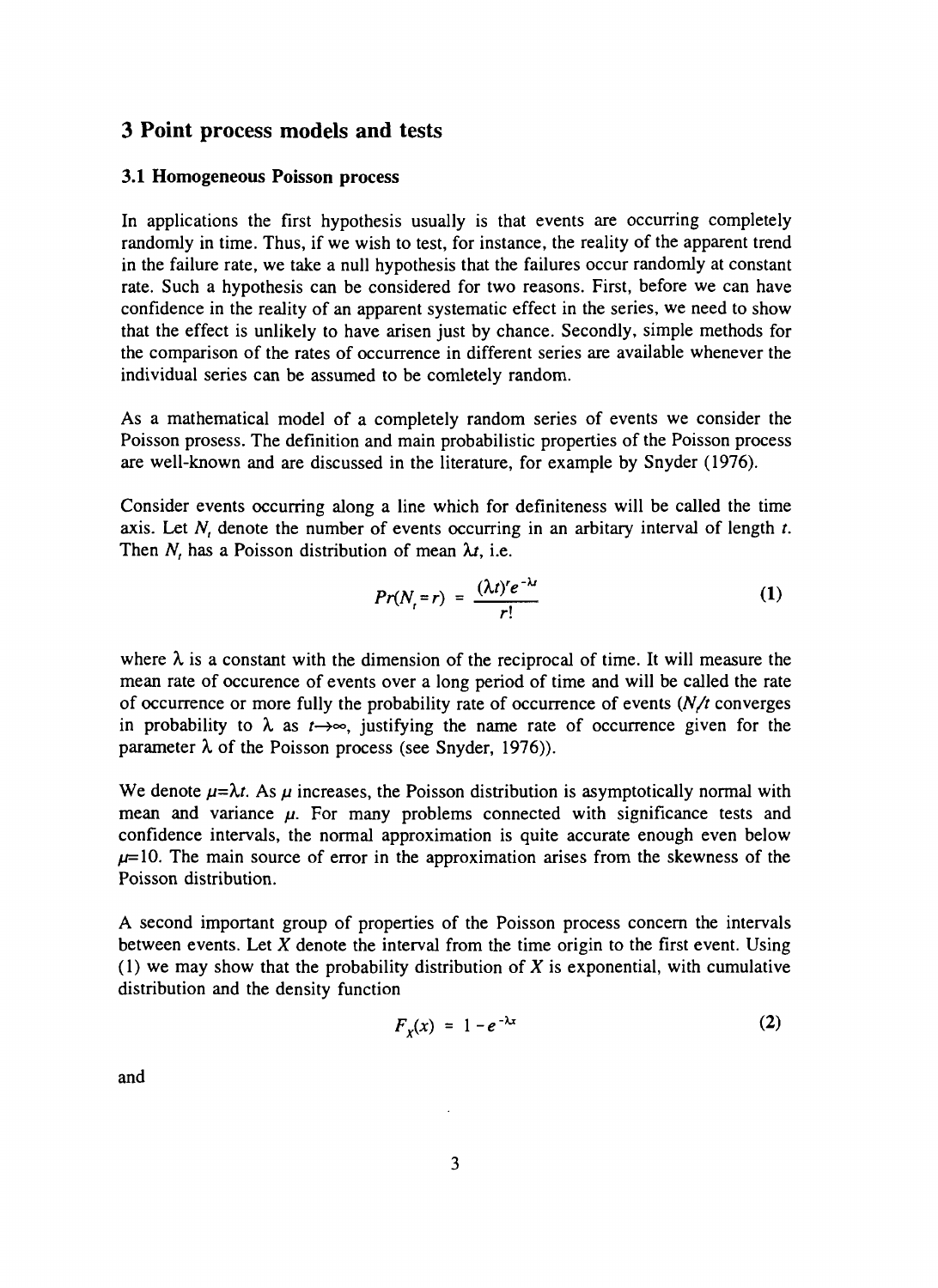$$
f_{\chi}(x) = \lambda e^{-\lambda x}.\tag{3}
$$

A very important point is that because the occurrences in any section of a Poisson process are independent of the preceding sections of the process, the origin from which *X* is measured may be defined in variety of ways. Thus *X* may be

- (a) the time from original time origin to the first event;
- (b) the time from any fixed time point to the next event;
- (c) the time from any event to the next succeeding event, i.e. the interval between successive events;
- (d) the time from any point  $t'$  determined by the pattern of events in  $(0,t']$  to next event.

Further if  $X_i$ ,  $X_2$ .... are the intervals between the origin and the first event, between the first and second events, and so on, the random variables  $X_i$ ,  $X_2$ ,... are mutually independent and each with the probability density function  $\lambda e^{\lambda x}$  (3). In fact the Poisson process can be defined by this property (see Snyder, 1976).

As we can notice from the above, the intensity with which the points occur in time is constant. This kind of Poisson processes are called time homegeneous Poisson processes, and there is no increasing or decreasing trend in the point occurrences. In opposite to this, it is possible to define Poisson processes, the intensity of which is a function of time.

#### **3.2 Non-homogenous Poisson process**

It is possible to generalize the Poisson process in many ways, for example by considering a process in several dimensions. We shall deal, however, with only one generalization, the time-dependent or non-homogenous Poisson process (NHPP).

As before, it is still required that occurrences in different time periods are independent, but now the rate of occurrence of events is a function of time:  $\lambda(t)$ . This function is also called intensity function. The time-dependent Poisson process or NHPP can model many kinds of behaviour for the reliability. For example, a reliability growth (decay, stability) is equivalent to a NHPP with an intensity decay (growth, stability).

One of the main properties of the time-dependent Poisson process is that the number of events occurring in the time interval *(s,t)* has a Poisson distribution with mean

$$
E[N_{(s,t)}] = \int_s^t \lambda(u) du
$$
 (4)

Further,  $N_{(s,t)}$  follows the Poisson distribution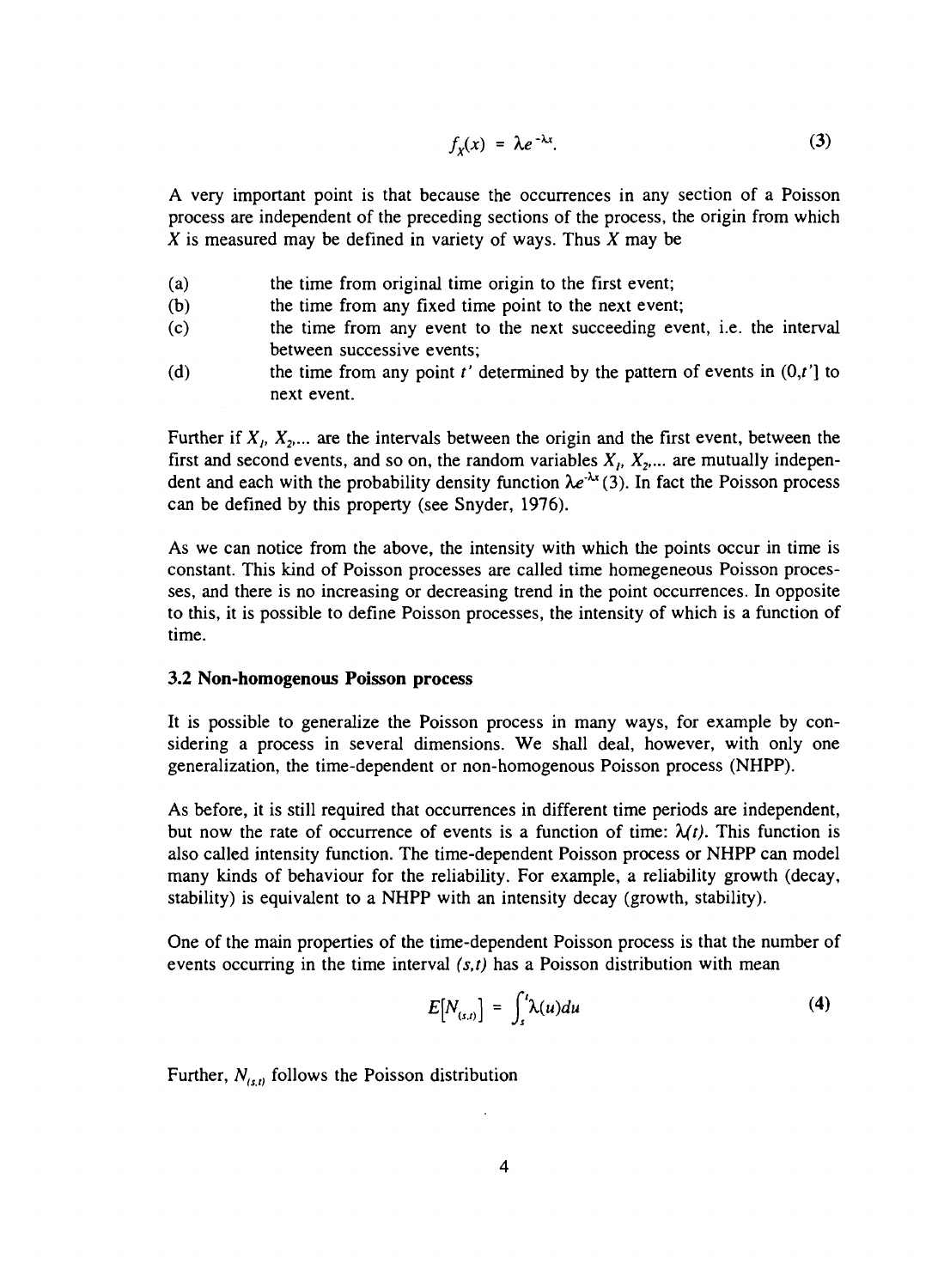$$
P(N_{(s,t)}=n) = \frac{\left(\int_s^t \lambda(u) du\right)^n e^{-\int_s^t \lambda(u) du}}{n!}
$$
 (5)

It is worth noticing that a non-homogeneous Poisson process may be used as a so called minimal repair model for failures of repairable components. According to the minimal repair model, the components are after a repair as good as old, i.e. the failure rate of the component after a repair has the same value as just before the repair. The usual assumption applied in reliability models is the "as good as new - model", in which it is assumed that the repair is comparable to the replacement of the component with a new one.

The choice of the intensity function determines the trend properties of a nonhomogeneous Poisson process. Many models have been applied for various purposes. One of the most popular intensity functions is the simple *power law model,* the intensity function of which is

$$
\lambda(t) = \alpha \beta t^{\beta-1}, \tag{6}
$$

where  $\alpha > 0$  and  $\beta > 0$  are parameters. The above model is sometimes called *Crow model* or *Weibull process.*

The expected number of occurences within a time interval *(s,t)* is obviously

$$
E[N_{(s,t)}] = \alpha(t^{\beta} - s^{\beta})
$$
\n(7)

We notice that if  $\beta > 1$  then the intensity is increasing. We may easily modify (6)-(7) as

$$
\lambda(t) = \alpha \beta t^{\beta - 1} + \lambda_0, \tag{8}
$$

and

$$
E[N_{(s,t)}] = \alpha (t^{\beta} - s^{\beta}) + \lambda_0 (t - s),
$$
\n(9)

which is the model discussed also in section 5.

Another form of intensity often applied is

$$
\lambda(t) = e^{\alpha + \beta t}, \qquad (10)
$$

which is increasing if  $\beta > 0$ . The *log-linear model* (10) is also known as *Goel-Okumoto model* (Gaudion, 1992).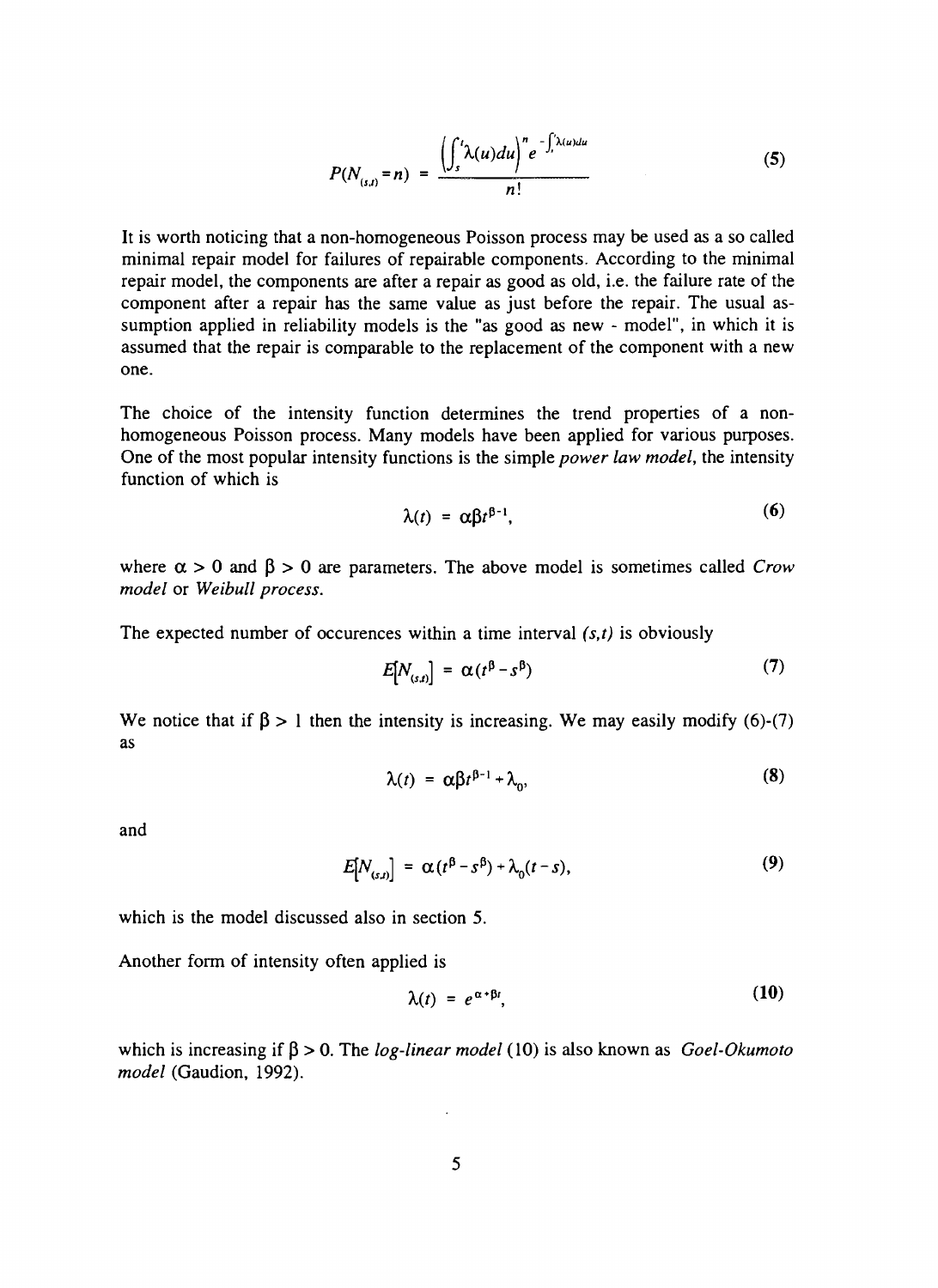It is very easy to postulate different intensity functions: one must only make sure that the intensity function is positive and nonexplosive (i.e.  $\int_0^T \lambda(t) dt < \infty$ ,  $\forall T < \infty$ ). The intensity functions may even be discontinuous. For most trend analysis purposes the above intensity models are usually sufficient.

#### **3.3 Generalizations**

The Poisson process is an archetype of counting processes. Other models may be derived as modifications from the Poisson process .

One group of new models is obtained by assuming that the intensity is a random variable. The most simple version of this model is a non-homogeneous Poisson process, the parameters of which are random variables. In this case the conditional probability distribution of the number of events within the interval  $(s, t)$  given the parameter  $\theta$  is the Poisson distribution

$$
P(N_{(s,t)}=n|\theta) = \frac{\left(\int_{s}^{t} \lambda(t^{\prime},\theta)dt\right)^{n} e^{-\int_{0}^{t} \lambda(t^{\prime},\theta)dt^{\prime}}}{n!}.
$$
 (11)

Since  $\theta$  is a random vector, it is modelled by a probability distribution

$$
P(\theta \in d\theta|\xi) = g(\theta|\xi)d\theta, \qquad (12)
$$

in which *t,* is the parameter of the distribution *g( •]£,)•* Parameter £ may be known or unknown, in the latter case the uncertainty is again modelled by a probability distribution.

We obtain the marginal distribution of the number of failures by integrating (over) the distribution of  $\theta$ 

$$
P(N_{(s,t)} = n) = \int_{\theta \in \Theta} P(N_{(s,t)} = n | \theta) g(\theta | \xi) d\theta
$$
  
= 
$$
\int_{\theta \in \Theta} \frac{\left( \int_s^t \lambda(t', \theta) dt' \right)^n e^{-\int_s^t \lambda(t', \theta) dt'}}{n!} g(\theta | \xi) d\theta.
$$
 (13)

The above model is applied in section 5 where we consider Bayesian methods for identifiction of trends. We may call the above model a mixed or doubly stochastic Poisson process. It is possible to generalize the notion of doubly stochastic Poisson process by assuming that the intensity function is a stochastic process. We shall discuss this case shortly in section 5.

Another type of modified Poisson process is the case where the intensity depends on the history of the process *N<sup>r</sup>* For example we may assume that the times between occurences are random variables, the distribution of which depends on the number of of events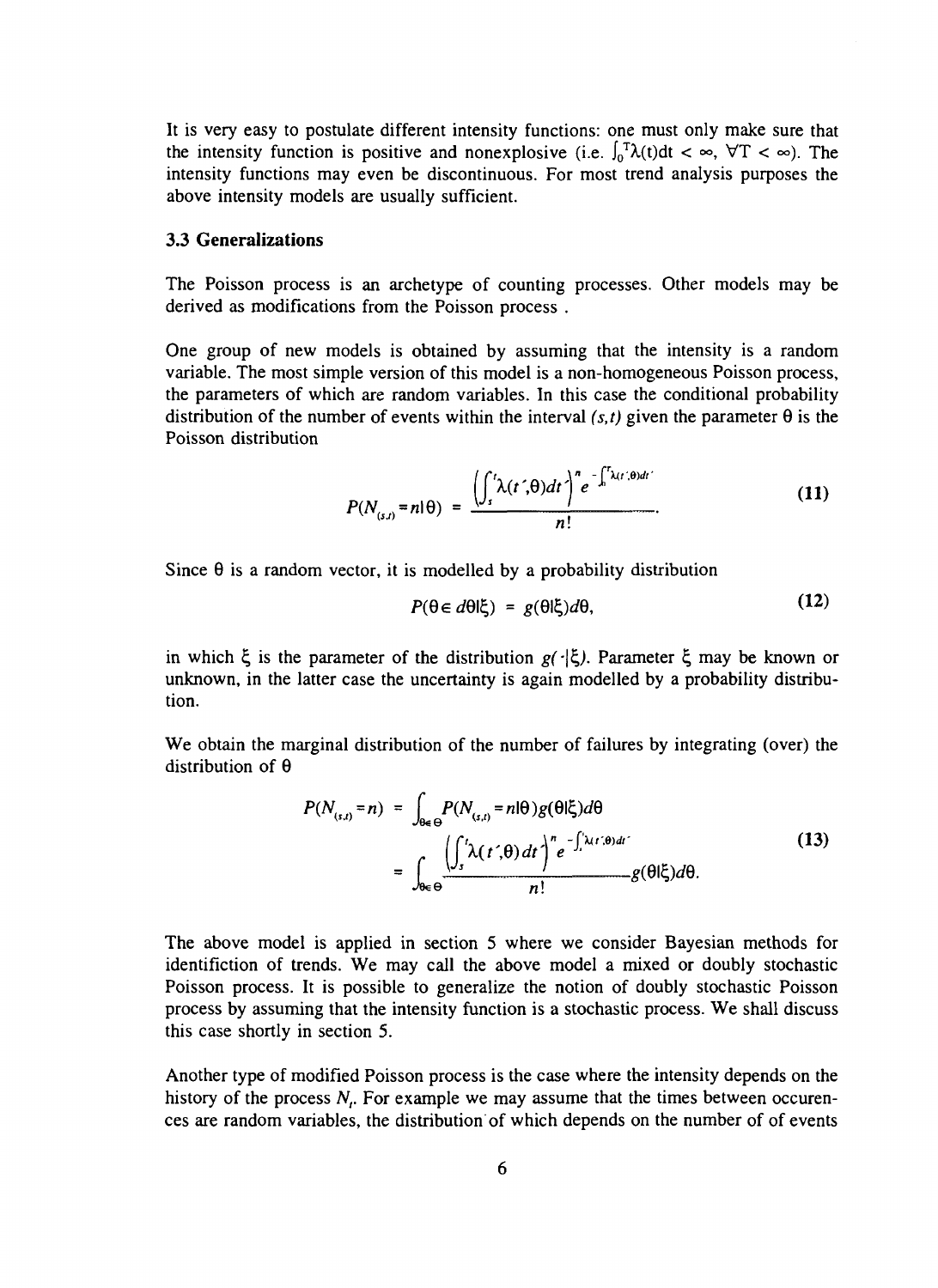occurred earlier. By assumming that this distribution is exponential and that the parameter of the  $i$ 'th interevent time depends geometrically on the number of earlier occurences, we may postulate the model

$$
f_T(t|\theta) = (\theta_0) \theta_1^{i-1} e^{-\theta_0 \theta_1^{i-1}}, \qquad (14)
$$

in which  $\theta_0$  and  $\theta_1$  are positive parameters.

#### **3.4 Laplace test for trend identification**

The Laplace test is originally developed as a parametric test for a certain nonhomogeneous Poisson process obeying the intensity function

$$
\lambda(t\,|\alpha,\beta) = e^{\alpha+\beta t},\tag{15}
$$

in which  $\alpha$  and  $\beta$  are real parameters (see Cox and Lewis, 1968 and Grow, 1992). We notice that if  $\beta > 0$  (< 0) then the intensity is increasing (decreasing) which means that there is a trend.

The Laplace test statistic corresponding to the above intensity function can be defined for two cases: it is assumed that the observations on the process are stopped either at the time point  $\tau$  or at the time point  $T_n$ , where n'th point occurs. If the observations are stopped at the time point  $\tau$  then the test statistic has the form

$$
U_{\tau} = \frac{S_n - \frac{1}{2}n\tau}{\sqrt{\frac{n\tau^2}{12}}}
$$
 (16)

where

$$
S_n = \sum_{i=1}^n T_i \tag{17}
$$

If the observation is stopped at event  $T_n$  the statistics is defined by

$$
U_n = \frac{S_{n-1} - \frac{1}{2}(n-1)T_n}{\sqrt{\frac{(n-1)T_n^2}{12}}}
$$
(18)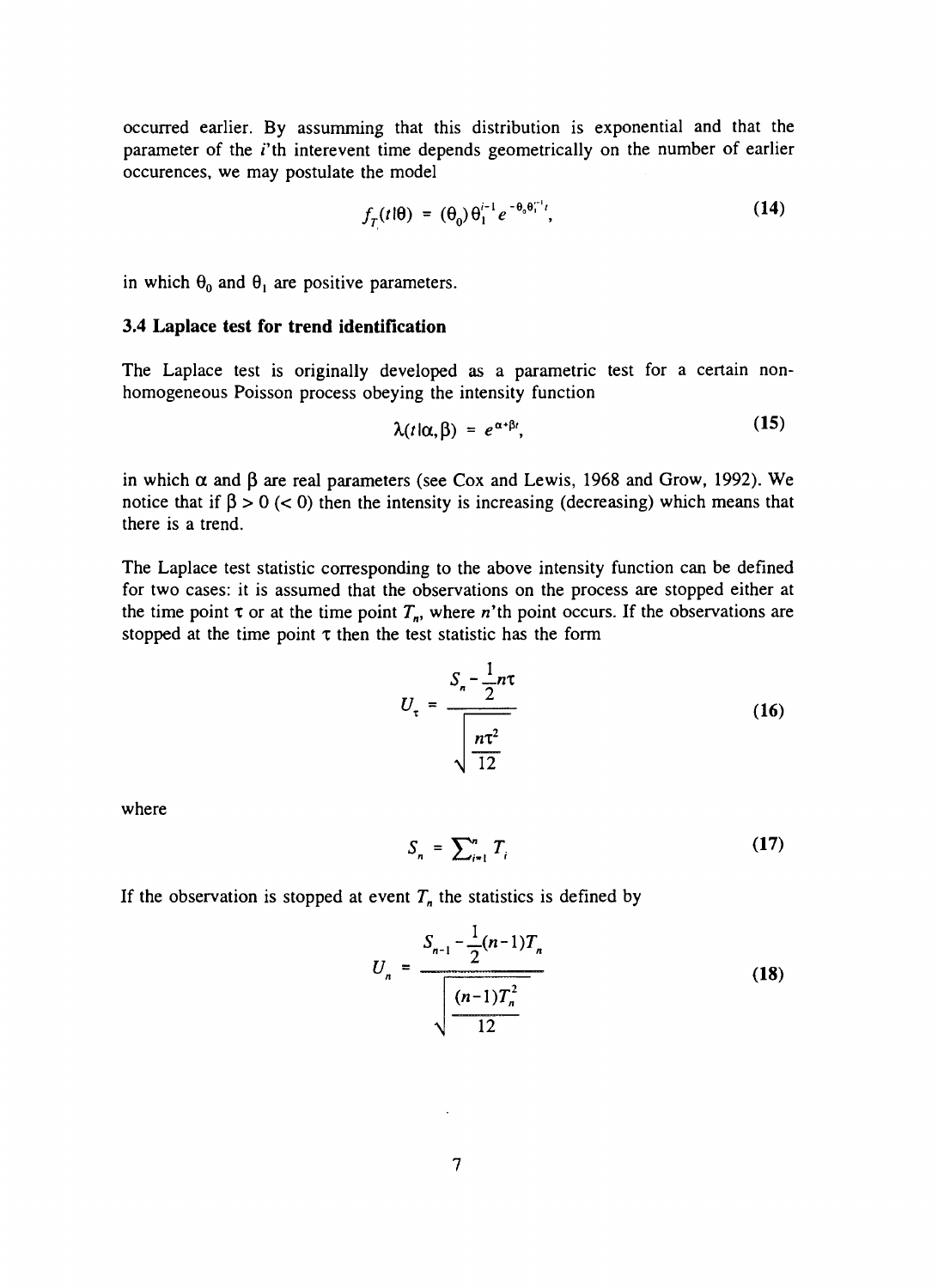In practice the above versions of test statistics do not differ significantly. For large values of *n* the test statistic is approximately normally distributed, and the critical values of the statistic are defined accordingly. The approximation is adequate at the 5% significance level for  $n>3$ .

The *U* statistic is used with following hypotheses:

- no-trend vs intensity decline: reject the null hypothesis  $\beta \ge 0$  at the sig- $\overline{a}$ nificance level *y,* if *u<l^*
- no-trend vs intensity growth: reject the null hypothesis  $\beta \leq 0$  at the significance level  $\gamma$ , if  $u > m_{\gamma}$ ;
- no-trend vs intensity decline or intensity growth: reject the null hypothesis  $\beta$ =0 at the significance level  $\gamma$ , if  $|u| > n$ <sub>r</sub>

For  $\gamma = 5\%$ , the critical values are  $l = -1.645$ ,  $m = +1.645$ ,  $n_v = 1.960$ .

The Laplace test is originally designed for the log-linear model (10). However, it is possible to modify the test to cover also other intensity models. A simple modification is suitable for the power law model

$$
\lambda(t\alpha,\beta) = \alpha\beta t^{\beta-1}, \qquad (19)
$$

in which the parameters  $\alpha$  and  $\beta$  are positive, The intensity (19) looks like the above exponential intensity model modified by a logarithmic transformation. The growth of  $\lambda(t)$  depends on the position of  $\beta$  relative to 1. " $\beta = 1$ " corresponds to the homogeneous Poisson process.

The modification of the Laplaces test is made by defining the sum of log-failure times as

$$
S_k^* = \sum_{i=1}^k \ln(T_i/\tau). \tag{20}
$$

We notice that S<sup>\*</sup> is a logarithmic counterpart of S in equations (16)-(18). The modified Laplace test may be constructed for two cases, as earlier.

If the observations are stopped at time  $\tau$ , then the modified Laplace test statistic is defined by

$$
S_{\text{mod}} = -2S_n^* = -2\sum_{i=1}^n \ln\left(\frac{T_i}{\tau}\right)
$$
 (21)

If the observations are stopped at  $n$ 'th event, then the Laplace test statistic has the form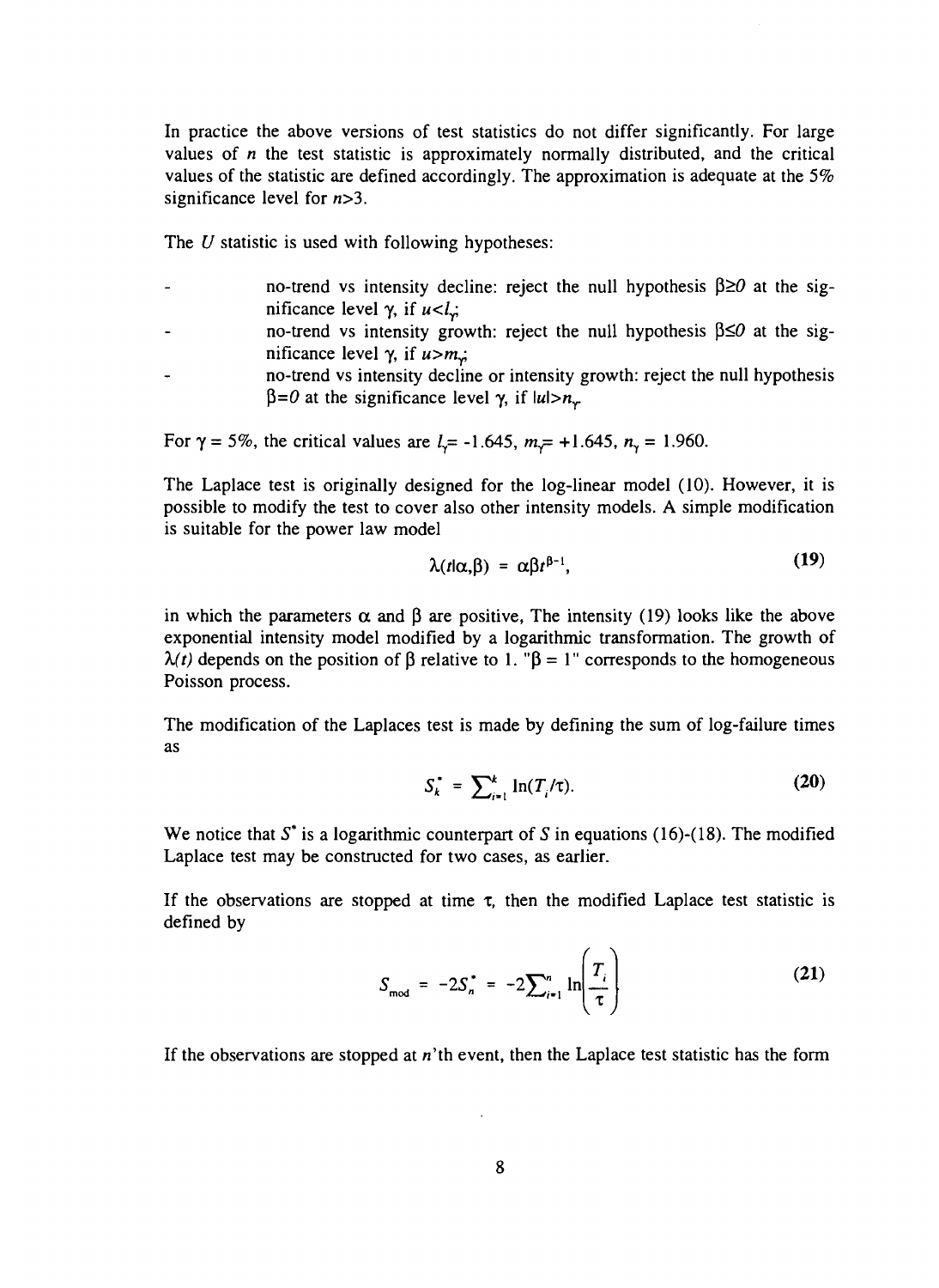$$
S_{\text{mod}} = -2S_{n-1}^* = -2\sum_{i=1}^n \ln\left(\frac{T_i}{T_n}\right)
$$
 (22)

For large values of *n*,  $S<sub>mod</sub>$  is approximately normally distributed, and the critical values of the statistic are defined accordingly. The approximation is adequate at the 5% significance level for  $n > 3$ . Generally  $S_{mod}$  follows  $\chi^2(2k)$  distribution and it can be used with following hypotheses:

- no-trend vs intensity decline: reject the null hypothesis  $\beta \ge 1$  at the significance level γ, if  $S_{mod} < \chi^2(2k; 1-\gamma)$ ;
- no-trend vs intensity growth: reject the null hypothesis  $\beta \le 1$  at the significance level *y,* if *Smoj>x<sup>2</sup> (2k;y);*
- no-trend vs intensity decline or intensity growth: reject the null hypothesis  $\beta = 1$  at the significance level  $\gamma$ , if  $S_{mod} < \chi^2(2k; 1-\gamma/2)$  or  $S_{mod} > \chi^2(2k; \gamma/2)$ ,

where

- $k=n$  in the case when n events are observed between  $(0, \tau)$ ,  $\tau$  given in advance (stop at time  $\tau$ );
- $k=n-1$  in the case when the observation ends at n'th event (stop at event *n).*

From the theoretical point of view, the Laplace test is not completely satisfactory because neither its exact statistical significance level, nor its power are calculable. Further, its should be noticed that the Laplace test in its "standard form" (see equations (16)-(18)) is a parametric test for the intensity given by (15). The power and the exact statistical significance level depend on the functional form of the intensity function.

#### **3.5 Practical aspects**

General point process models discussed in this chapter are intented for description of phenomena which occur pointwise in time. Examples of this kind of phenomena are failures of components and transients at nuclear power plants. Point process models can also be used to describe some phenomena connected to continuous processes, e.g. the level crossing phenomena of cumulative processes.

An archetype of point process models is the homogeneous Poisson process, in which the events are assumed to occur with a constant intensity. As discussed above, the Poisson process model can easily be generalized.

The trend testing of point processes is usually seen as the testing of the hypotheses concerning the intensity of the process. When the intensity function is parametrized, the testing of trend is a typical parametric testing problem. Parametric tests can be developed for different intensity functions.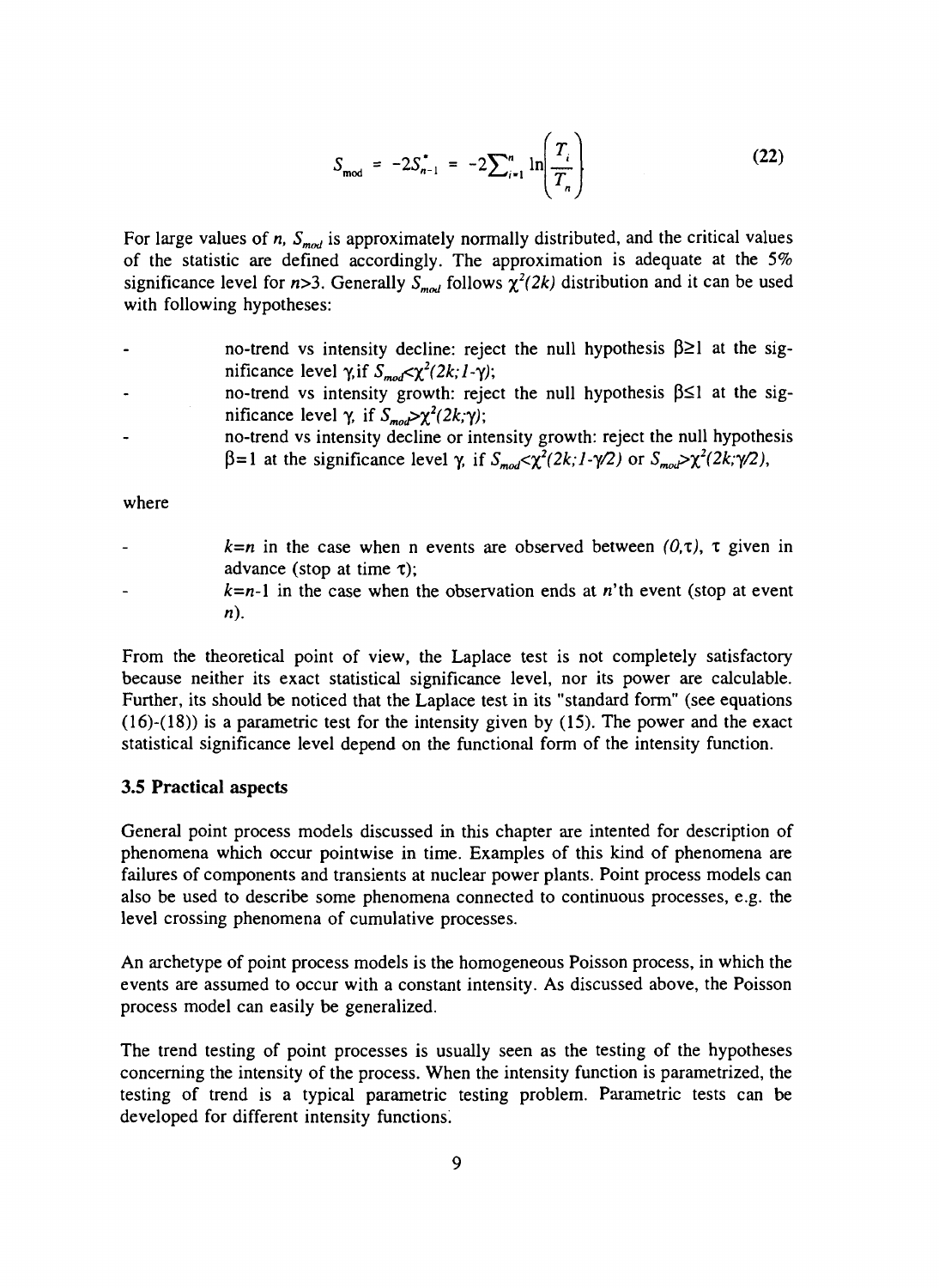The Laplace test discussed above is originally a parametric test for a specific intensity function. In practice, the Laplace test is often used like a nonparametric trend test. According to Gaudoin (1992), there are models, for which the test has rather good statistical properties. Further, the difference between the options of different stopping rules of the observations is not practically significant.

From a practical point of view, the Laplace test provides a good indication of the existence of a trend. Together with graphical presentations, the Laplace trend statistics give a rather clear picture about the possible trends. The use of Laplace statistics is practically recommendable to analyse the point phenomena. However, if the phenomenon is not properly described by a point process model, one must not use the Laplace test.

In practice, very low values of the statistical significance level are not always actually used, but the test statistics would rather be applied to indicate a possible trend or to compare trends. Since the Laplace statistics have also theoretical foundations, it is very useful for this kind of use.

### 4 Non-parametric tests

In industrial applications the operational experience generally does not suggest any specified model and method in advance. Therefore, and particularly, if the Poissonprocess assumption is very questionable, it is desirable to apply tests that are valid for a wide variety of possible processes. The alternative approach for trend testing is to use a non-parametric procedure.

*The Cox-Stuart test* (a modification of the sign test), *the Wilcoxon signed ranks test, the Mann test, the exponential ordered scores test, the run test,* and the tests based on *Kendall's*  $\tau$  *or Spearman's*  $\rho$  are examples of non-parametric trend tests, which may be used to study the existence of trend in a series of subsequent observations. We shall shortly present the first four ones mentioned above.

In following we assume that  $X_i$ ,  $X_2$ , ...,  $X_n$  is a sample of mutually independent random variables. The basic task is to verify the hypothesis *Ho* against an alternative hypothesis *H,:*

| $H_o$ : |  |  | there is not any trend; |
|---------|--|--|-------------------------|
|         |  |  |                         |

*H<sub>i</sub>*: there is an increasing (decreasing) trend.

#### **4.1 Cox-Stuart test**

Assume that the data consist of observations on a sequence of mutually independent random variables  $X_i, X_2, \ldots, X_n$ , arranged in the order in which the random variables are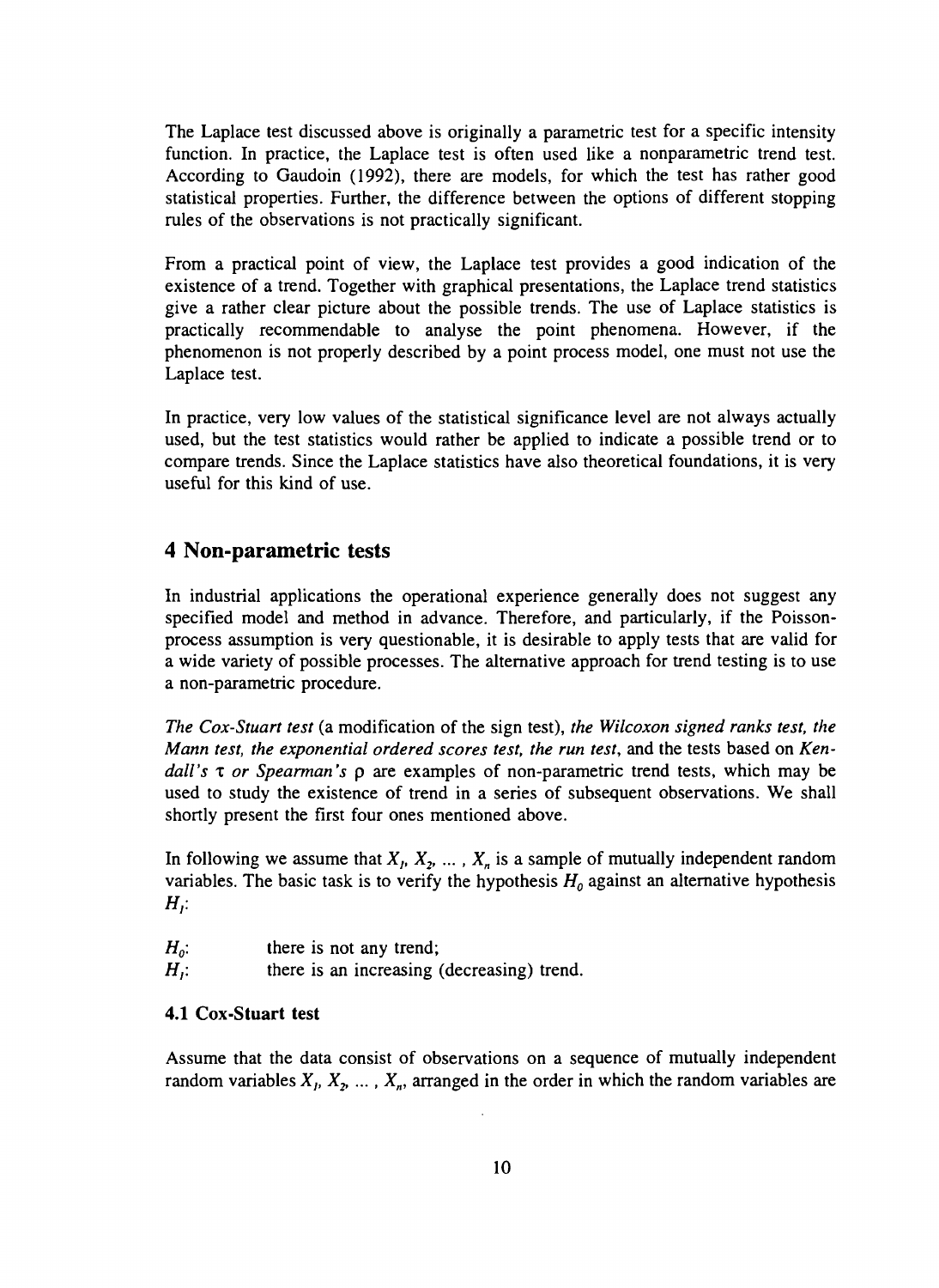observed. The measurement scale of the  $X_i$ 's is at least ordinal. The  $X_i$ 's are either identically distributed or there is a trend.

The Cox-Stuart test can be used to detect any specified type of nonrandom pattern, such as a sine wave or other periodic pattern. The idea of the Cox-Stuart test is based on the comparison of the first and the second half of the sample. If there is a downward trend the observations in the second half of the sample should be smaller than in the first half. If they are greater, the presence of an upward trend is suspected. If there is not any trend one should expect only small differences between the first and the second half of the sample due to randomness.

Thus, to perform a trend analysis, the sample of differences is to be calculated:  $y_i = x_{i+c}$ .  $x_1, y_2 = x_2, -x_2, \ldots$ ,  $y_c = x_n - x_{n-c}$ , where  $c = n/2$ , if *n* is even,  $c = (n+1)/2$ , if *n* is odd. The differences equal to zero are not taken into account. For simplicity, let us denote the sample of positive differences by  $y_1$ , ...,  $y_m$ .

The Cox-Stuart test is a sign test applied to the sample of non-zero differences *y,, ... , ym.* Let *sgn(a)=l,* if *a>0* and *sgn(a)=-l,* if *a<0.* The test statistic of the Cox-Stuart test is

$$
T = \sum_{i=1}^{m} sgn(y_i) \tag{23}
$$

Decision rule: At the significance level  $\alpha$ , reject the hypothesis  $H_0$  and accept the alternative hypothesis  $H_i$ , if  $T>t(\alpha)$  (increasing trend), if  $T>t(\alpha)$  (decreasing trend), where  $t(\alpha)$  is the proper quantile of the binomial distribution. For  $m>20$ , an approximation

$$
t(\alpha) = \frac{1}{2} [m + w(\alpha)] \sqrt{m}
$$
 (24)

where  $w(\alpha)$  is the  $\alpha$ -quantile of the standard normal distribution, can be applied.

#### **4.2 Wilcoxon signed ranks test**

To use the Wilcoxon signed ranks test it is necessary to compute ranks  $R_1, R_2, \ldots, R_m$ for absolute values of differences  $\{y_i\}, \{y_2\}, \ldots, \{y_m\}, \text{ i.e. }$ 

$$
R_i = #\{j \mid \{y_j \le |y_j|, j = 1, 2, \dots, m\}, i = 1, 2, \dots, m,
$$
\n(25)

where  $#$ / $A$ *}* denotes the number of elements in set A. If there are equal values of  $|y_i|$ , *i = 1, 2, ... , m,* i.e., there are ties in the sample, the average ranks shall be calculated for them.

The test statistics is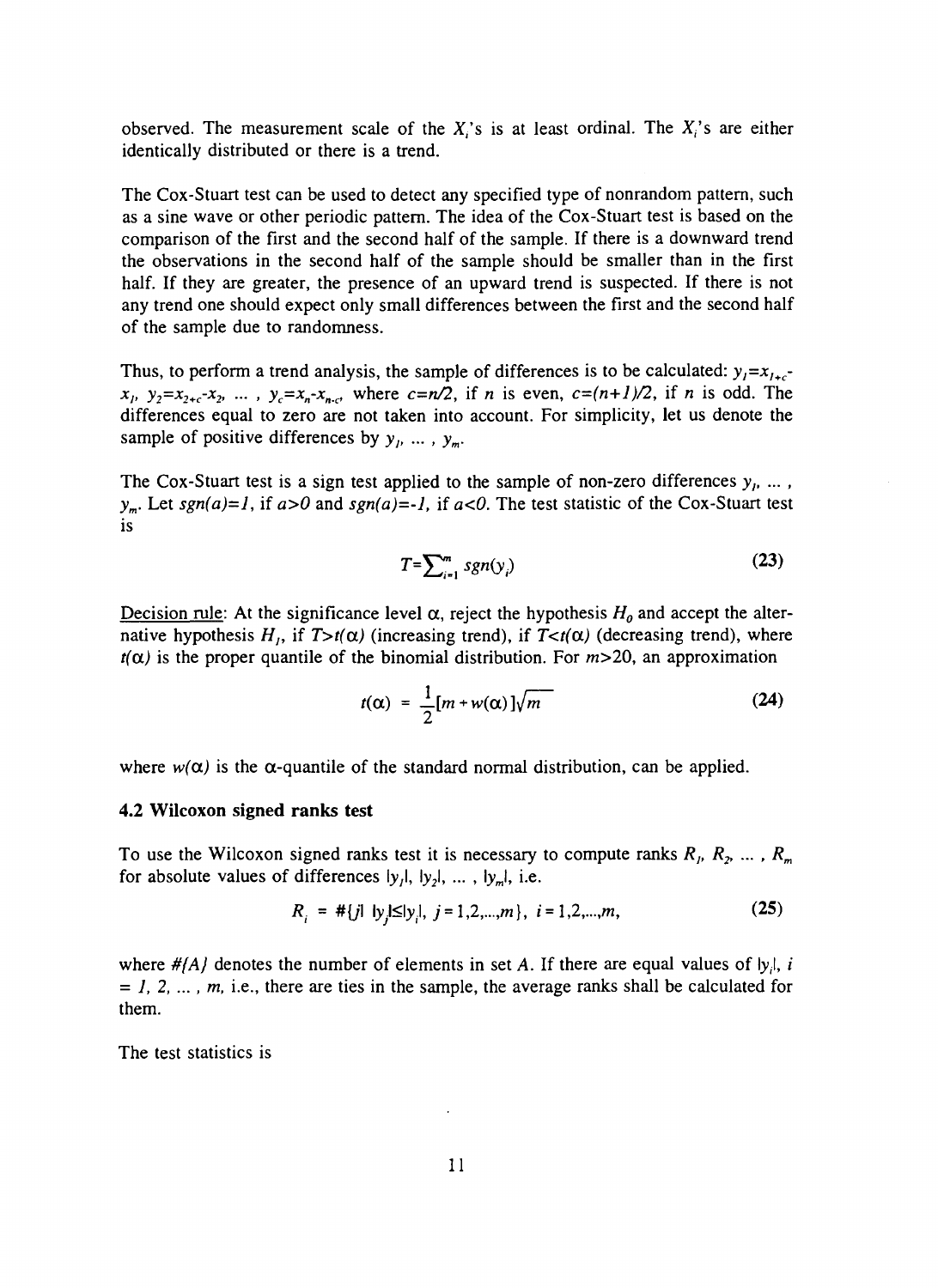$$
T = \frac{\sum_{i=1}^{m} sgn(y_i)R_i}{\sqrt{(\sum_{i=1}^{m} R_i^2)}}.
$$
 (26)

For the case of no ties it is more convenient to use only the positive signed ranks:

$$
T^* = \sum_{i=1}^m R_i I(y_i), \qquad (27)
$$

in which  $I(y_i) = I$ , if  $y_i > 0$  and  $I(y_i) = 0$ , otherwise.

Decision rule: At the significance level  $\alpha$ , reject the hypothesis  $H_0$  and accept the alternative hypothesis  $H_i$ , if  $T^* > w_{i,\alpha}$  (or  $T > w_{i,\alpha}$ ) for increasing trend, if  $T^* < w_{\alpha}$  ( $T < w_{\alpha}$ ) for decreasing trend, where

(1) in the case of small and untied samples:  $w_p$  is the pth quantile, that should be found in the proper table of Wilcoxon signed rank test;

(2) in the case of large *(m>20)* and tied samples: *wp* is the *pth* quantile of the standard normal distribution.

#### **5.3 The Mann test**

The Mann test is based on paired comparison of the  $X_i$ 's. It compares, for example, each failure interarrival time with each earlier one. If there is no trend then the expected number of comparisons where the later interarrival time is greater than the earlier one (a so-called inversion, denoted by *W)* is equal to the number with the reverse situation, i.e., the expected number of inversions for *n* failures is

$$
E[W|H_0] = \frac{n(n-1)}{4}.
$$
 (28)

The further the number of inversions is below this the greater is the probability that there is a decreasing trend in the times between failures. The variance of the inversions is

$$
D^{2}[W|H_{0}] = \frac{n(n-1)(2n+5)}{72}.
$$
 (29)

The test statistic is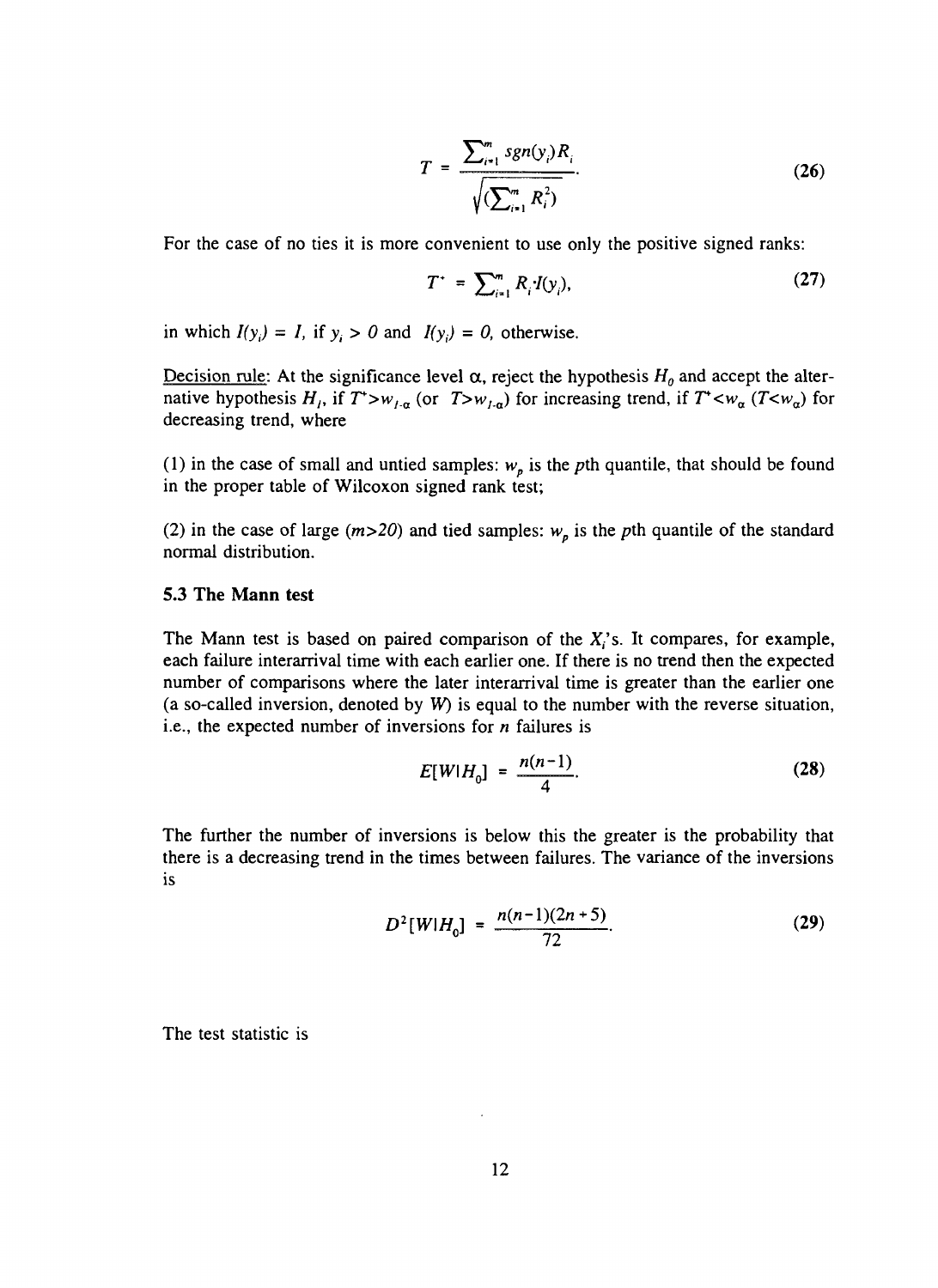$$
\zeta = \frac{W + \frac{1}{2} - E[W|H_0]}{\sqrt{D^2[W|H_0]}},
$$
\n(30)

and it converges to the standard normal distribution for large *n* (generally *n>10* required) (Tibor,1993).

#### **4.4 Exponential ordered scores test**

The test is valid for all distributions of the  $X_i$ 's as far as they are independent, because the test is based on the ranks of the  $X_i$ 's. To the observed value  $X_i$  which is the rth largest in magnitude, we attach the score

$$
s_{r,n} = \frac{1}{n} + ... + \frac{1}{n-r+1}, \ r = 1,...,n.
$$
 (31)

Since we are interested in the trend of  $X_i$  on serial numbers, we take the independent variables  $z_i$ 's to be the linear orthogonal polynomial  $z_i = -(n+1)+2i$ . Consequently,

$$
S = \sum_{i=1}^{n} s_{r(i),n} Z_i,
$$
 (32)

in which  $r(i) = \text{rank}(X_i)$ , has the expected value equal to zero and its variance is

$$
V = \sum_{i=1}^{n} z_i^2 K_{2,n}, \tag{33}
$$

where  $K_{2n}$  is the second semi-invariant of the finite population of scores, i.e.

$$
K_{2n} = 1 - \frac{\frac{1}{n} + \frac{1}{n-1} + \dots + \frac{1}{2}}{n-1}.
$$
 (34)

The standard test statistic is

$$
\zeta = \frac{S}{\sqrt{V}},\tag{35}
$$

which can be approximated by the standard normal distribution.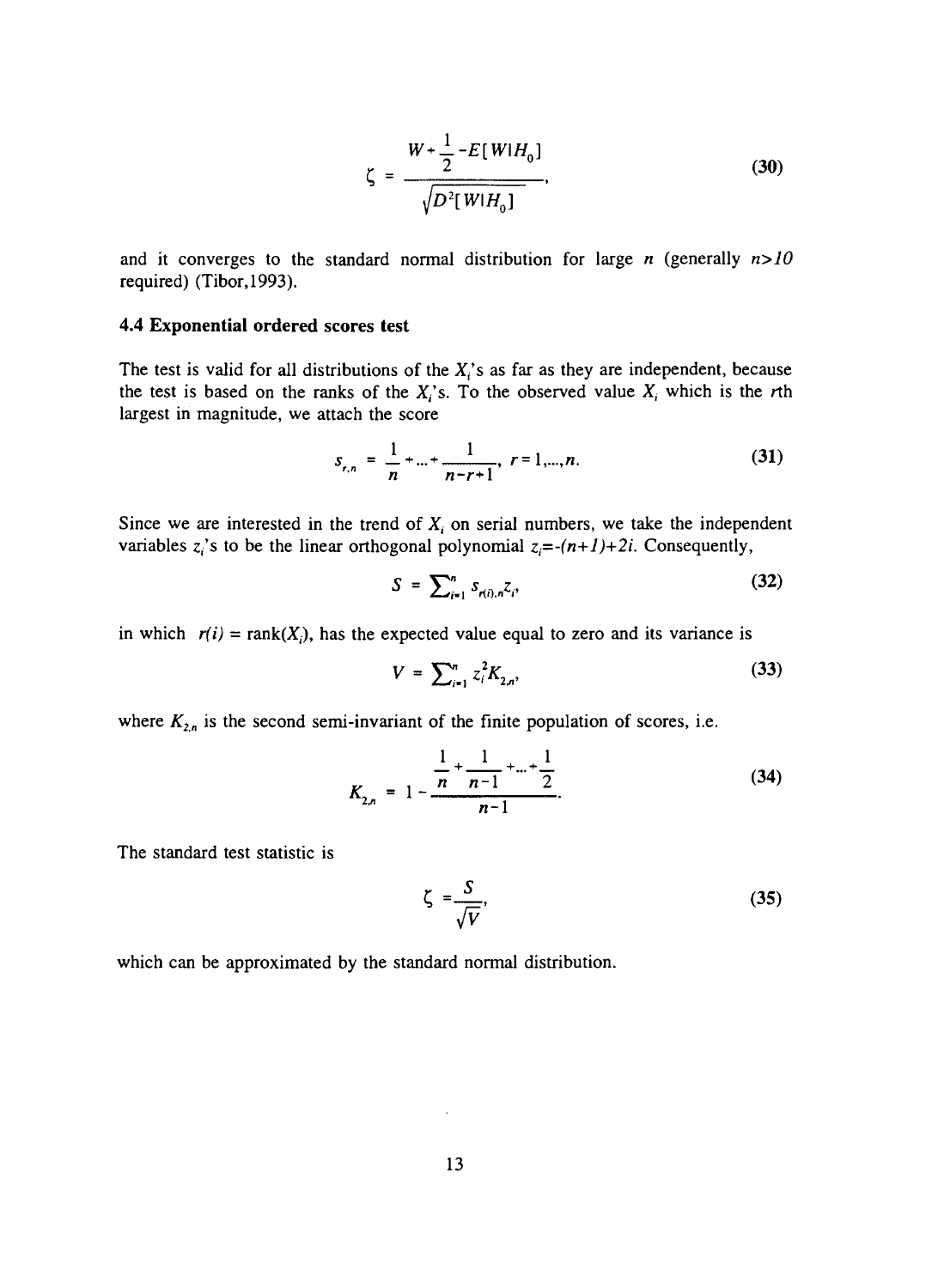#### 5 Bayesian methods

#### **5.1 Parametric inference**

Bayesian statistical analyses may, similarly as the conventional methods, be interpreted as parametric and non-parametric. In parametric Bayesian inference, the posterior distributrions are given for finite dimensional parameter vectors, while in nonparametric inference, the posterior analysis may have reference to infinite dimensional variables, such as whole probability distributions or failure intensity functions.

Very often statistical records subjected to trend analysis are made up of recorded number of events,  $y_i$  of a certain type under corresponding operating time periods  $t_i$ . An alternative form of statistical records could be observed times between successive events. Let us first restrict the description to the former case and assume that a recorded time series,  $\{y_i, t_i\}$ ;  $i = 1,..., n$ , is a trajectory of a nonhomogeneous Poisson process, which implies, among other things, that the intensity is a time dependent function  $\lambda(t|\theta)$ , and that the number of events in an arbitrary interval (s, t) is Poisson distributed with mean

$$
E[Y_{(s,t)}] = \int_s^t \lambda(t \, 1\theta) dt'.
$$
 (36)

The intensity  $\lambda(t|\theta)$ , in which  $\theta$  is a parameter vector, is defined as the probability in unit time that at least one event occurs in an infinitesimal interval  $(t, t+\Delta t)$ . As the time dependent function  $\lambda(t)$ , the following expression is chosen:

$$
\lambda(t) = C \lambda_1 t^{C-1} + \lambda_0, \tag{37}
$$

where  $C > 0, \lambda_1 > 0$  and  $\lambda_0 > 0$  are fictive model parameters. Due to this intensity function, the process can be called an *Extended Power Law process,* i.e. a Power Law process extended with the constant intensity parameter  $\lambda_0$  in order to achieve an arbitrary asymptotic level. The parameter C is the central trend parameter since *C<1* leads to decreasing intensity, *C=l* to constant intensity and *C>1* to increasing intensity. Thus this trend model can handle both decreasing and increasing trends as well as concave and convex tendencies.

The parameters  $C>0$ ,  $\lambda_1>0$  and  $\lambda_0>0$  are estimated, applying a Bayesian methodology (see Pom (1990)), by means of the computer program BayTREND (1996). The methodology is based on Bayes' theorem, which can be presented briefly in the form

$$
p(\theta|y) \sim p(y|\theta) \cdot p(\theta). \tag{38}
$$

Here the a priori distribution  $p(\theta)$  describes the knowledge about the model parameter  $\theta$  ( $\theta = (C, \lambda_i, \lambda_o)$ ) in the application of this study) that exists before any observations have been made. When observations *y* are available the a priori distribution can be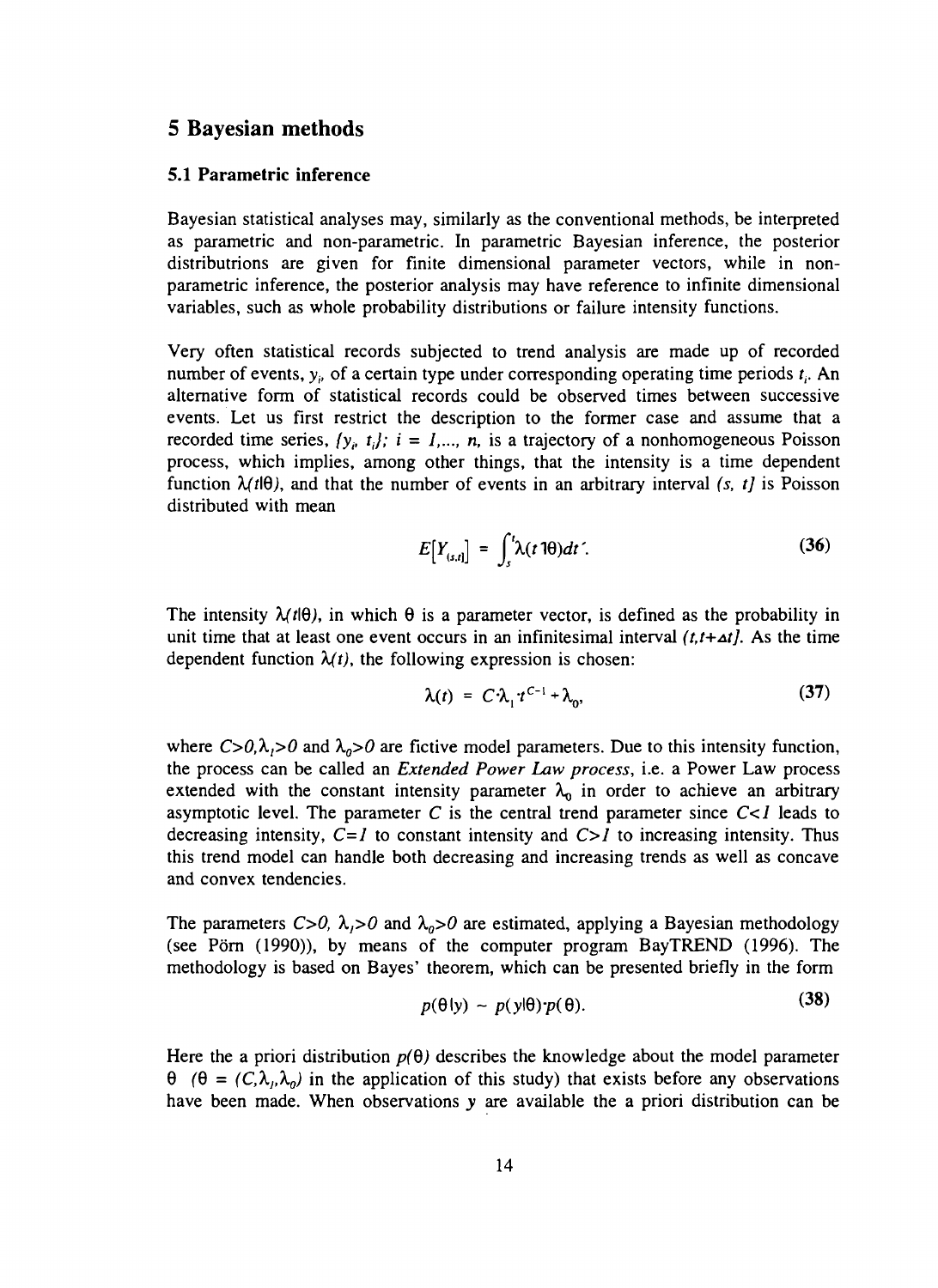updated to the posterior distribution,  $p(\theta|y)$ , through the probability model,  $p(y|\theta)$ , expressing the likelihood of getting the observations  $y$  if the parameter  $\theta$  is known.

Thus, in the specific application of this study, the estimation of the parameters  $C, \lambda_1, \lambda_2$ starts from an a priori distribution  $p(C, \lambda_1, \lambda_0)$ , which is then modified through the Poisson based likelihood function to the posterior distribution  $p(C, \lambda_1, \lambda_0 | y_1, \ldots, y_n)$ , conditioned by the available observations  $y_1, \ldots, y_n$ . A priori, the parameters are assumed to be mutually independent and to have the distributions

$$
p(C) \sim e^C, \quad p(\lambda_1) \sim \lambda_1^{-\frac{1}{2}}, \quad p(\lambda_0) \sim \lambda_0^{-\frac{1}{2}}.
$$
 (39)

These distributions, of which  $p(\lambda_i)$  and  $p(\lambda_0)$  are improper, are so called "non-informative" distributions. They have been derived according to the principle of *data translated likelihood* (see Box & Tiao (1973)).

This means that each feasible combination of the three parameters is assigned a probability weight, first a prior weight according to the non-informative ditributions above and second a posterior weight, where the latter is determined to a great extent by the probability (likelihood) for the actual recorded events, conditioned by the given parameter combination. Thus each candidate in the given class of deterministic intensity functions is tried in this way and is assigned a posterior weight based on the prescribed prior distribution and the likelihood of the given records.

A graphical presentation of the results of the above Bayesian model is given in Figure 3. For each accumulated operating time *t* we have thus a distribution which describes the uncertainty about the intensity value  $\lambda(t)$  in question. The time dependent mean value of this distribution may be considered as a trend curve for the time series considered. Uncertainty about this mean value is shown only for the total operating time. Further, the marginal distribution of the trend parameter *C* is presented, from which one can find the strength of trend, especially in the beginning of observation period. The graphic presentations include also a predictive distribution, which gives the probability of various outcomes of events during the next period of observation, after the record period. This predictive distribution is based on the assumption that the trend model used to describe the recorded events is valid also for the future behaviour. Moreover, in the predictive distribution all parametric uncertainties of the trend model have been taken into account through integration.

In above, the Bayesian parametric inference was described for a specific form of the intensity function. However, it is rather easy to apply the same methodology for any form of the intensity. As in above, the analytic determination of the posterior distributions is not possible and one must apply numerical methods. Rather straightforward methods for this purpose can be developed on the basis of Monte-Carlo sampling (see e.g. Tanner, 1991).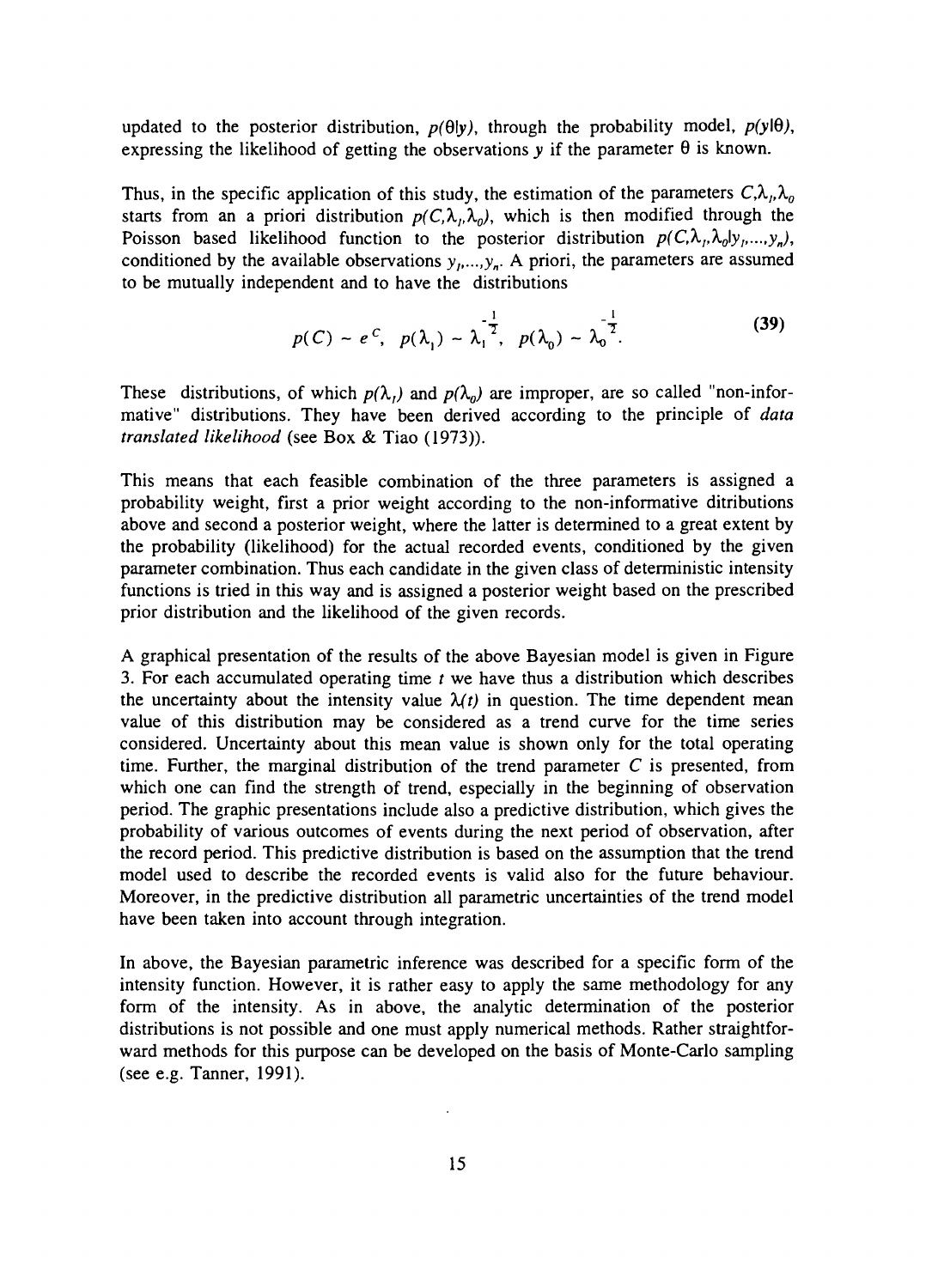

Figure 3: A sample case diagram from the *I-book (Pörn et al, 1993)*.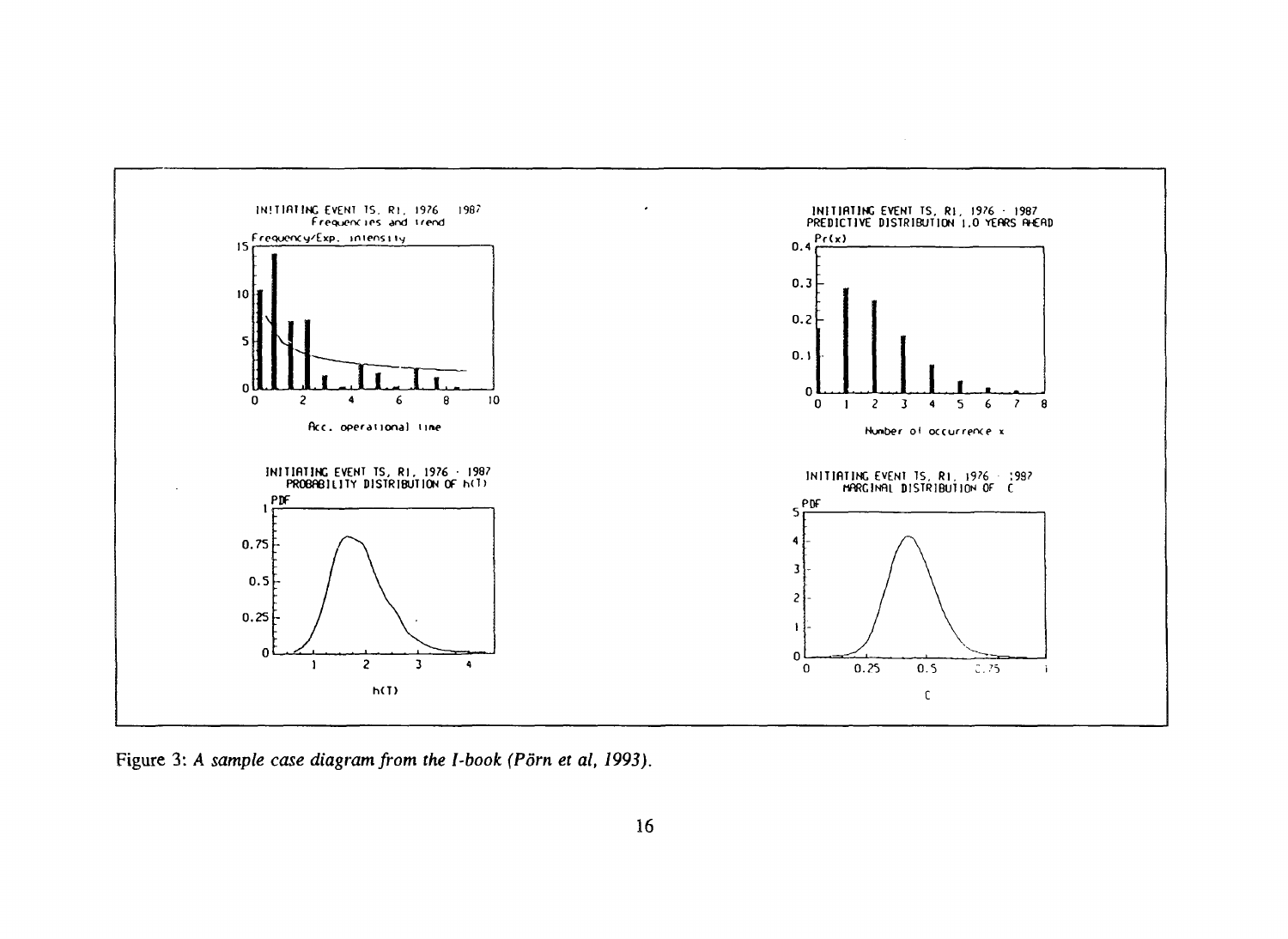#### **5.2 The interpretation of the results**

This chapter is intended to be a guide for the reader to interpret and use the results correctly. The arbitrarily chosen sample case describes the occurrence of Initiating Events within the group  $T_s$  for a Swedish reactor unit during the operating years 1975-86. The accumulated operating time during these years is shown on the x-axis of the first diagram in Figure 3. From the results obtained for this sample case we have chosen to present four diagrams for illustrative purposes. This set of diagrams is supplemented with a diagram showing the observed number of events as a cumulative function of time and the corresponding expected number of events. This diagram is supplied when the input option for "times between events" is used in the code.

The first diagram (left upper comer) presents the frequency of events versus the expected intensity, which can be called the trend curve. The frequency of events in each year has been normalized with respect to the actual annual exposure time. This will give a more realistic and comparable basis in relation to the computed expected intensity. Thus heights of columns of some events may be noninteger. In order to indicate that we did have an observation in a certain year when no events occurred, a tiny column is used. The trend curve represents the expected (mean) intensity of  $\lambda(t)$ during the record period. At each time instant *t*, the intensity  $\lambda(t)$  is associated with an uncertainty that is described by a distribution. We choose to present the mean values of these distributions as our trend curve. Visually examining this curve is usually enough to study the trend but in some uncertain cases, consulting the distribution of *C* (see "marginal distribution of trend parameter  $C$ " below) will be needed.

The second diagram (left lower corner) shows the probability distribution of  $\lambda(T)$  (noted by  $h(T)$  in Figure), i.e. the distribution of the intensity at the end of record period. This particular distribution is of greatest interest since it presents our uncertainty about  $\lambda(T)$ at the moment. Knowing this will be helpful in making predictions of the development of trend in the next observation period and the occurrence of events.

The third diagram (right upper comer) presents the predictive distribution of number of occurrences during an operating year ahead, that is , it gives the estimated probabilities of having 0, 1, 2, ... occurrences of some event during the prediction period. From this diagram one can also obtain roughly the probability of having, e.g., less than two events or more than three events.

The forth diagram (right lower comer) presents the marginal distribution of parameter C and this distribution is obtained from the joint distribution of  $\lambda_1$ ,  $\lambda_0$  and C. Since the ranges  $C \leq 1$  or  $C \geq 1$  determine whether we have a decreasing or an increasing intensity in time respectively, one can compare the area to the left of 1 and the area to the right of 1 under the distribution curve of C. This comparison will indicate the kind of trend (decreasing or increasing) as well as the strength (how strongly we are convinced of such a trend). In case of a strong trend, this comparison gives overwhelmingly support to the trend curve in the first diagram, but when the areas differ little one has to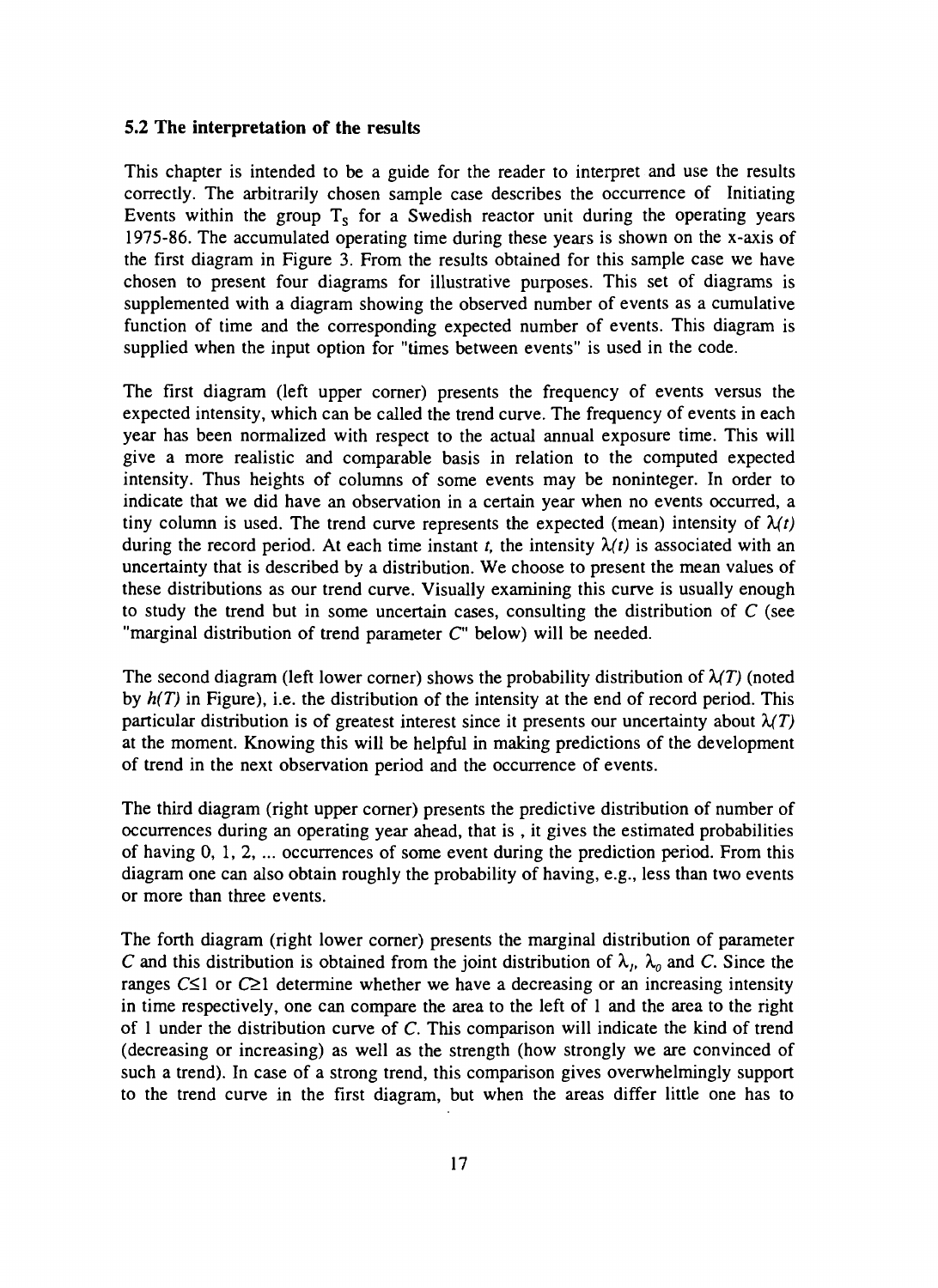examine the results together, both numerical and graphical, to draw conclusions about the trend.

It should be noted, however, that the parameter *C* has impact on the intensity only through the time dependent term  $C\lambda_i t^{\bar{C}l}$ . That is, one may have a clear decreasing trend e g in the beginning of the record period, while the rest of the period is characterized by a rather weak trend around the "asymptotic" level  $\lambda_o$ .

The Bayesian trend analysis approach described above seems both promising and useful. The basic model covers nonhomogeneous Poisson processes (NHPP), of which homogeneous Poisson processes (HPP) are special cases. Because of the specific class of intensity functions that are used here we have named the model "expanded Power Law Process. Thus the model can be expected to be strictly applicable only to cases where the trend is non-stochastic and monotone.

Further, the statistical treatment is fully Bayesian, an approach which is in accordance with the statistical analysis of component failure rates applied in Sweden. Thanks to the Bayesian approach it is rather easy to compute the uncertainty of the primary parameter, the degree of tendency and the predictive probability distribution of future events.

The Bayesian method of statistical inference outlined above have been used in the recently issued I-Book (see Pörn et al, 1993), a handbook for the treatment of initiating events in Nordic nuclear power plants. The Bayesian trend analysis approach has also been applied to accident records of commercial air taxi in the Nordic countries (see Pörn & Shen, 1993).

A substantial, but relatively easy, extension of the applicability of the model above would be obtained by generalizing the model to include what is called trend-renewal processes, a class of processes that contain HPP, NHPP and renewal processes as specific cases (Lindqvist, 1993). Such an extended trend analysis tool could be applied also to non-monotone and stochastic process intensities, features that are expected to be valid for many maintenance procedures.

#### **5.3 Non-parametric Bayesian inference**

The trend analysis of point processes can also be formulated as a problem of nonparametric Bayesian inference. The basic principle is to model the intensity function as a stochastic process, which may have also increasing or decreasing realizations. Beeing a stochastic process, a realization of the intensity cannot be modelled by using a finite number of parameters but as an element of an infinite dimensional function space. The objective of Bayesian inference is then to determine the posterior distribution of such functions, which is not actually possible. However, it is possible to generate samples of of the intensity functions, if the form of the intensity process is simple.

One rather simple but still rich form of such processes is an intensity function which is piecewise constant, and which has jumps down or up at random time epochs. It is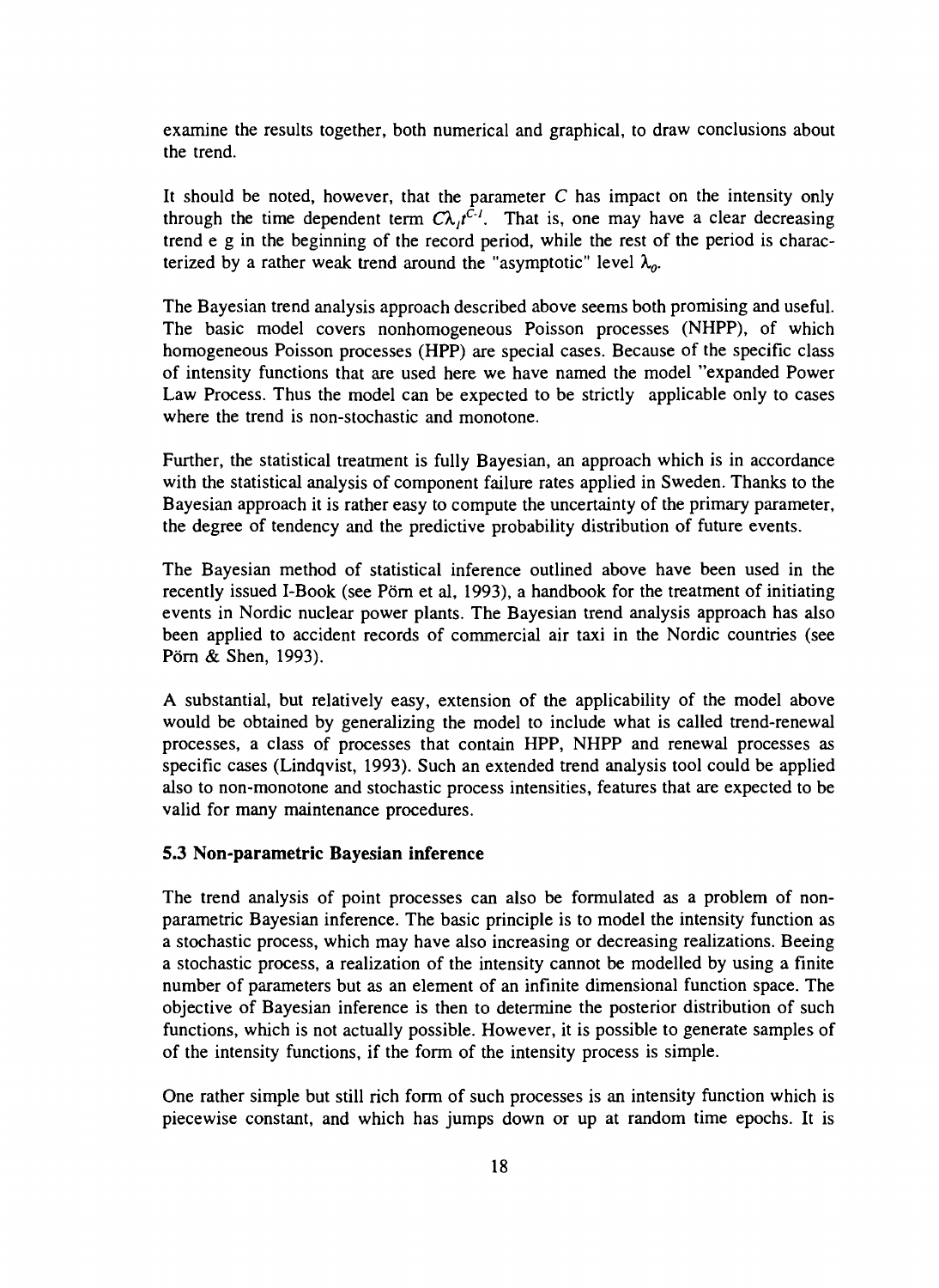possible to write the likelihood function given any realization of the intesity process, and thus it is possible to generate samples from the "posterior intensity process". Methods like Gibbs sampling or any Markov-chain Monte-Carlo methods are applicaple for this purpose (see, Arjas & Gasparra, 1993, 1994 and Tanner, 1991).

### 6 Examples

As an example, a data set consisting of 45 times between events has been analysed by applying Cox-Stuart and Wilcoxon tests, Laplace test, a power law non-homogenous Poisson process model and the Bayesian model described in section 5. The data set is given in Table 1. The data has been generated by Monte Carlo simulation. The simulated data consists of four data sets, each of which follow a gamma distribution with its own expected values. The simulated values can be interpreted here as times between events.

| n:0            | Observed<br>value | n: | Observed<br>value | n:0 | Observed<br>value |
|----------------|-------------------|----|-------------------|-----|-------------------|
| $\mathbf{1}$   | 21                | 16 | 190               | 31  | 502               |
| $\overline{2}$ | 100               | 17 | 372               | 32  | 536               |
| 3              | 261               | 18 | 100               | 33  | 235               |
| 4              | 3                 | 19 | 97                | 34  | 937               |
| 5              | 80                | 20 | 194               | 35  | 352               |
| 6              | 119               | 21 | 230               | 36  | 1104              |
| 7              | 79                | 22 | $\mathbf{1}$      | 37  | 293               |
| 8              | 97                | 23 | 49                | 38  | 465               |
| 9              | 36                | 24 | 60                | 39  | 967               |
| 10             | 186               | 25 | $\mathbf{1}$      | 40  | 691               |
| 11             | 133               | 26 | 84                | 41  | 195               |
| 12             | 552               | 27 | 5                 | 42  | 652               |
| 13             | 141               | 28 | 15                | 43  | 110               |
| 14             | 173               | 29 | 0.5               | 44  | 640               |
| 15             | 190               | 30 | 40                | 45  | 386               |

Table 1. *The example data.*

The simulated data is presented also in Figure 4, from which we can see that there is an increasing trend in the times between events. In the following it is studied whether the methods discussed earlier detect this trend.

According to the Cox-Stuart test there is an increasing trend in times between events, the value of Cox-Stuart test statistic is 16.0, and the corresponding p-value is 0.0165, which means that at 5% signifigance level the hypothesis  $H_0$ : "no trend" must be rejected. The Wilcoxon test results in the same conclusion at 5% signifigance level (test statistics  $T^* = 209.0$ , *p*-value *p*=0.0369).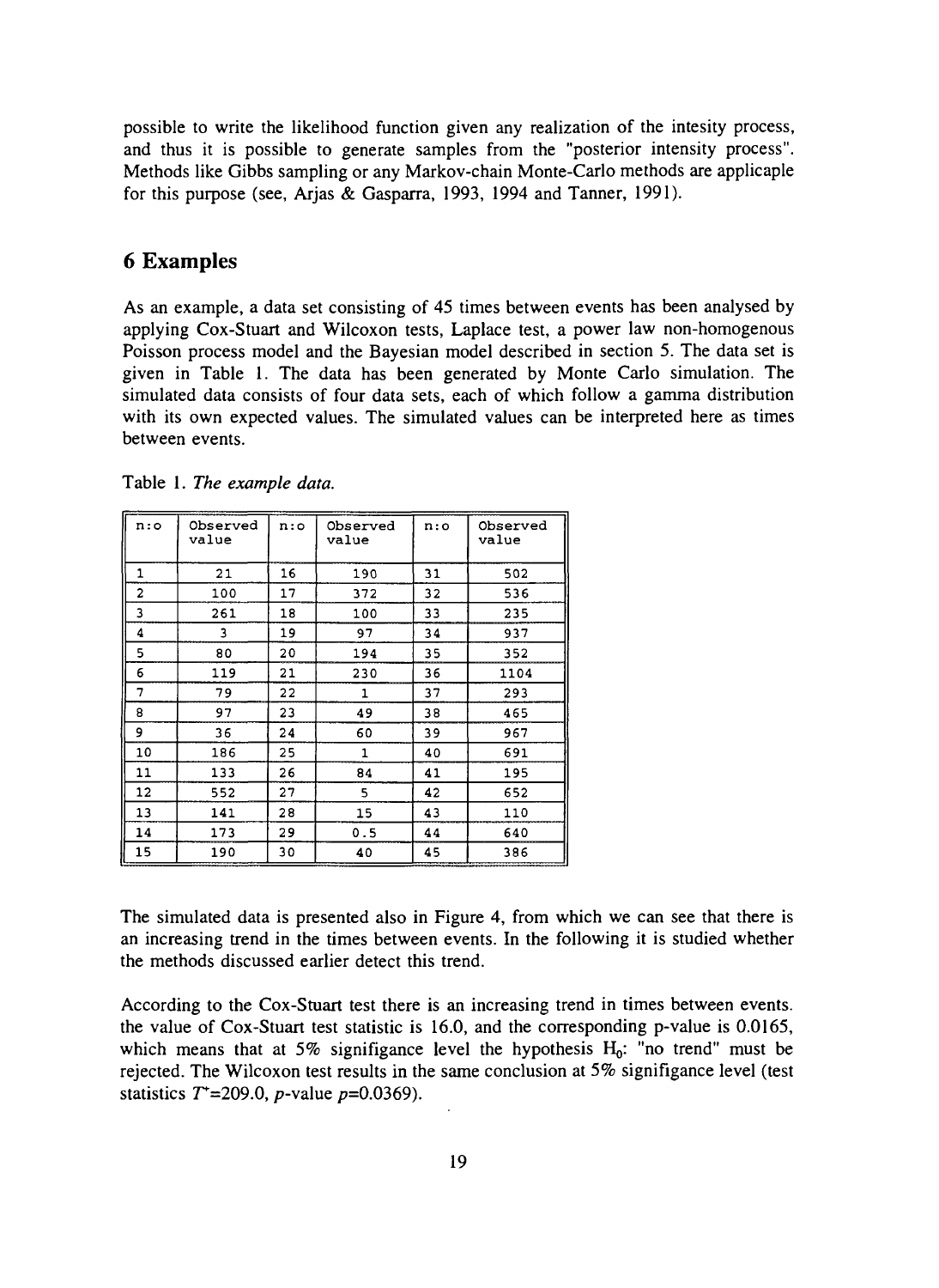

Figure 4. *The simulated example data.*

The Laplace test is presented in Figure 5, where the value of the test statistic is presented after each observation point (number of failures). The test detects a decreasing (negative) event rate trend after the 35<sup>th</sup> observation, and even more certainly after the later observations, at the 5% one-sided signifigance level; the value of Laplace test statistic  $u < -1.96$ , the critical value given by the standardized normal distribution.

The non-homogenous Poisson process with power law intensity (Weibull) estimated from the example data set is presented in Figure 6. The trend parameter has point estimate  $\beta = 0.666 < 1$ , which indicates a decreasing event rate. It may be noticed that the temporary increasing trend of event rate between  $20<sup>th</sup>$ -30<sup>th</sup> observations is not directly reflected in the parameter estimates, if the whole data set is used in estimation.

Finally, the example data set is analysed by using the Bayesian model. The results are presented in Figures 7-10 . The marginal posterior distribution of the trend parameter, *C,* is given in Figure 7, from which it is seen that values of C are concentrated to the left of value  $C=1$ , indicating a decreasing trend in event intensity. The expected event intensity and frequency of events are presented in Figure 8, which also shows a decreasing trend. The posteriori distribution of event intensity at the end of the observation period is presented in Figure 9 and the predictive distribution of number of events at 100 time units ahead is given in Figure 10.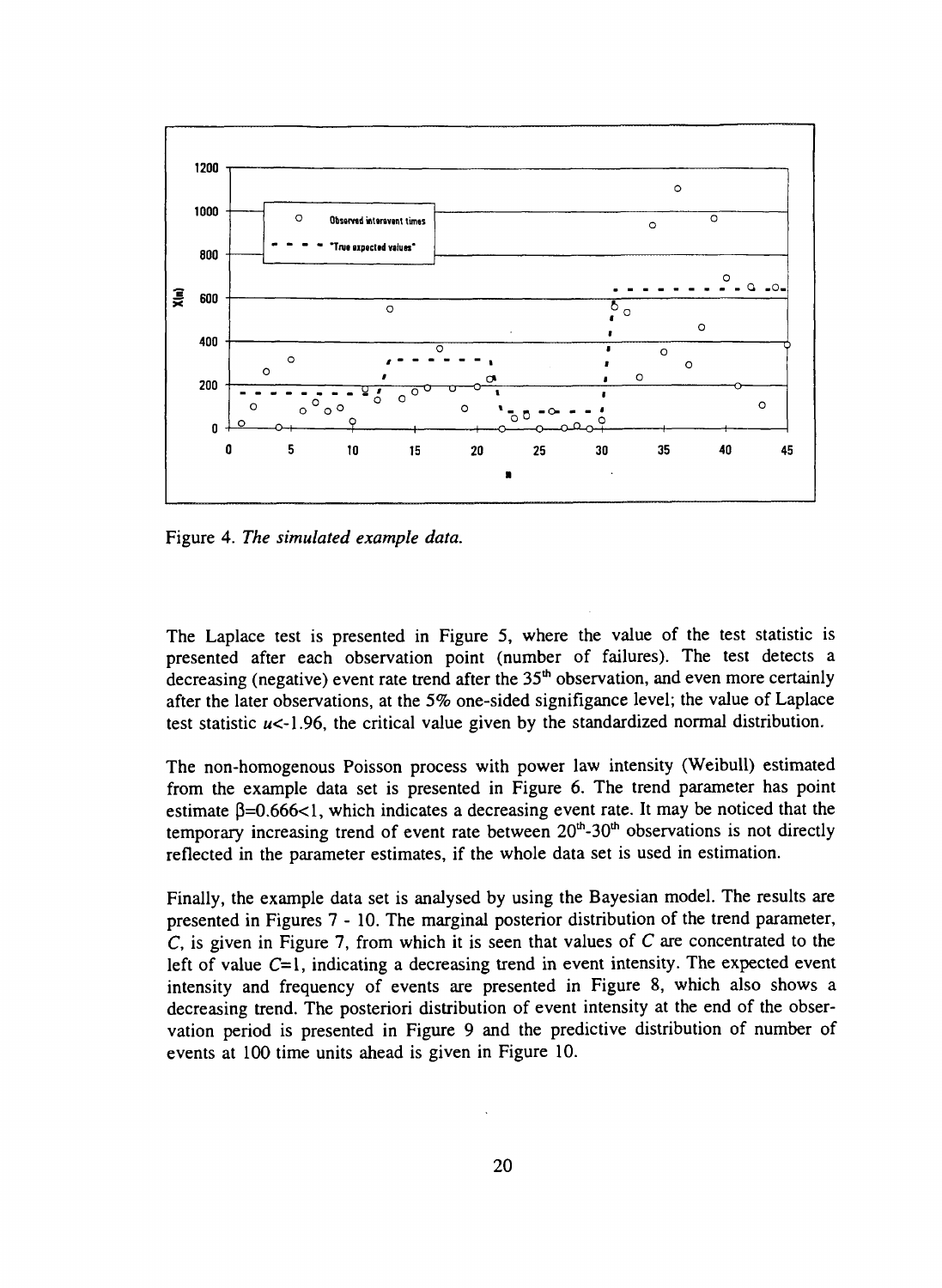

Figure 5. *Laplace test.*



Figure 6. *Estimation of a non-homogenous Poisson process model.*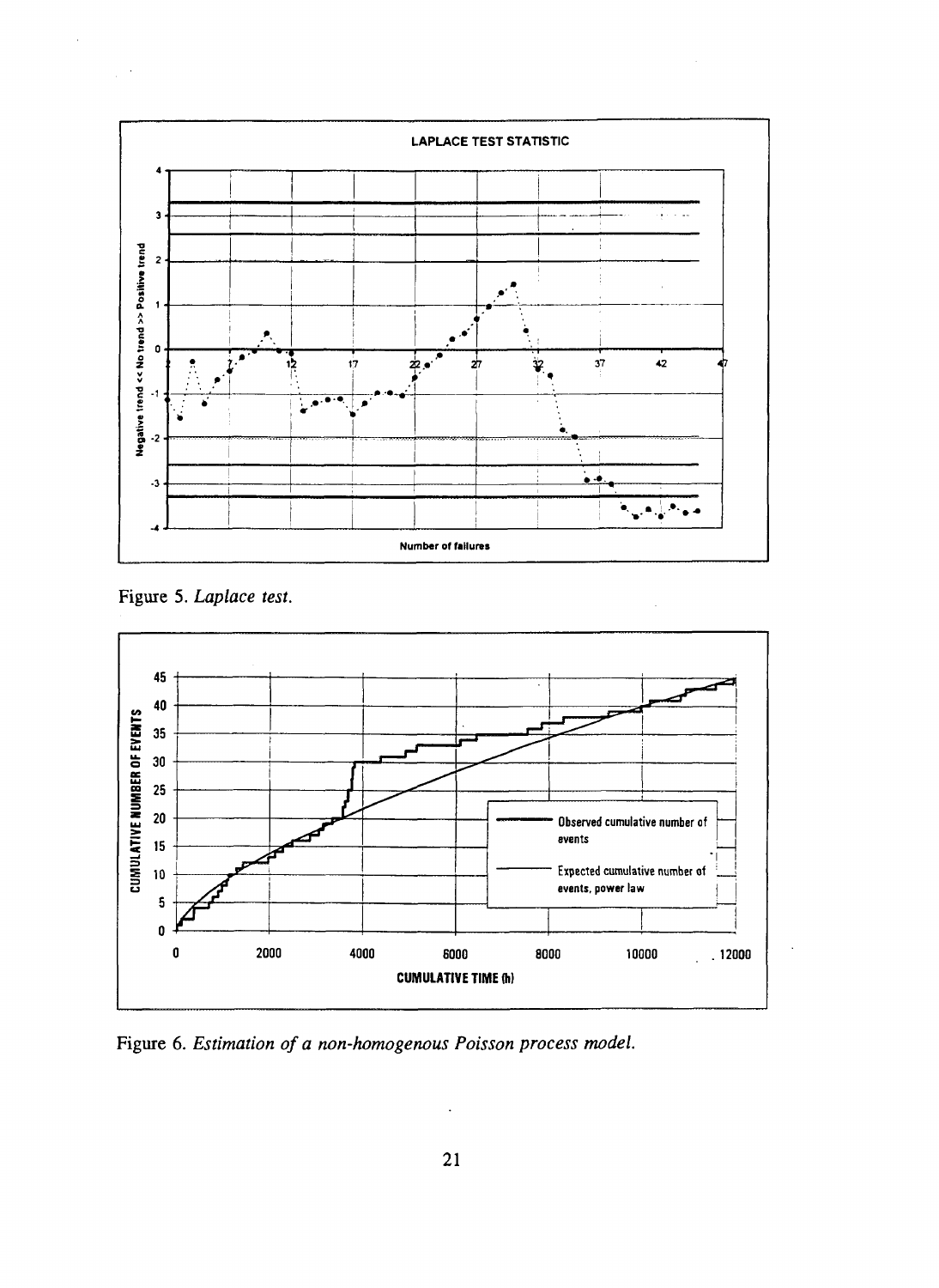

Figure 7. *Posterior distribution of the trend parameter.*



Figure 8. *Event frequency and expected intensity.*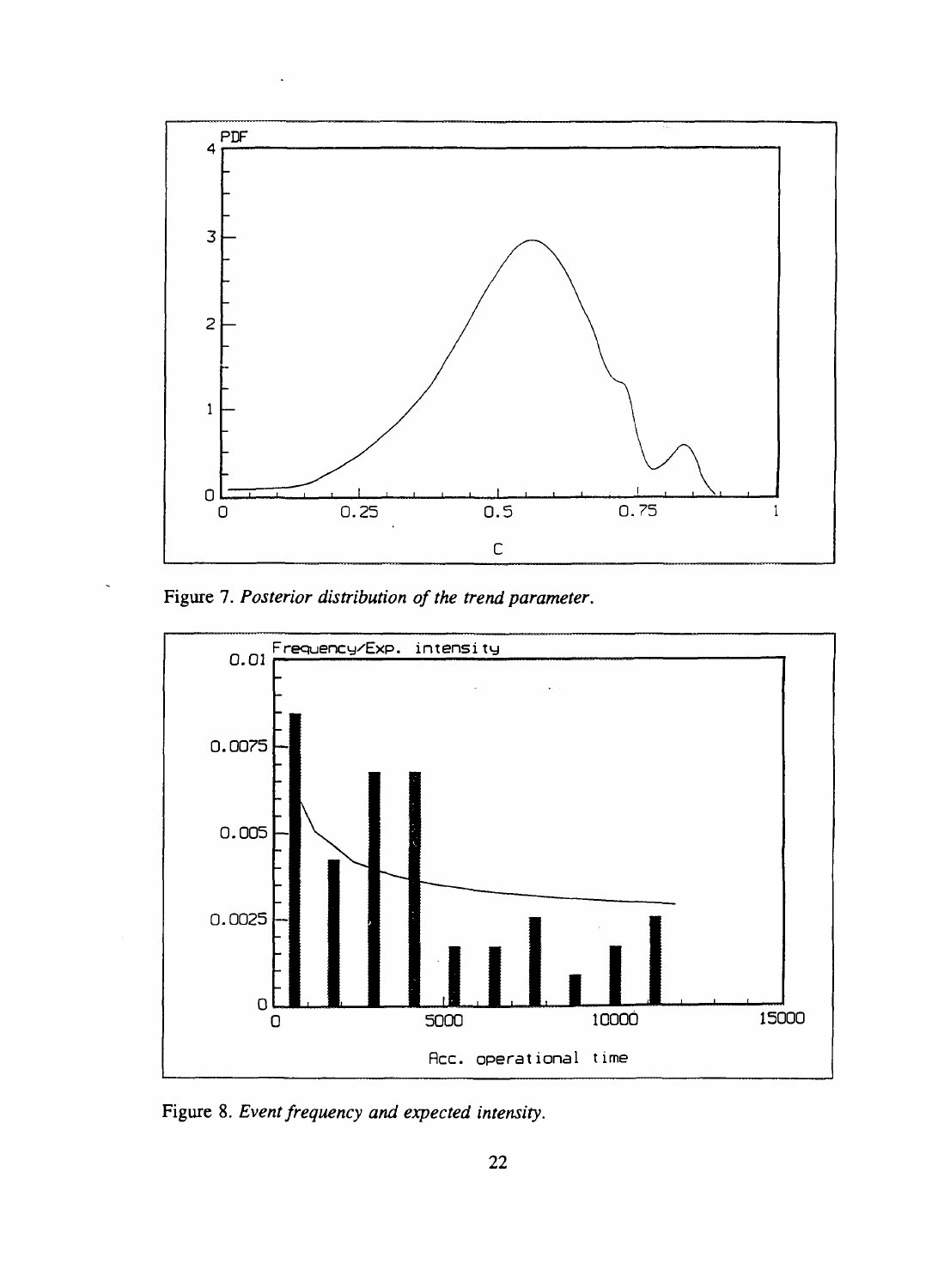

Figure 9. *Posterior distribution of event intensity at the end of observation period.*



Figure 10. *Predictive distribution of the number of events 100 time units ahead.*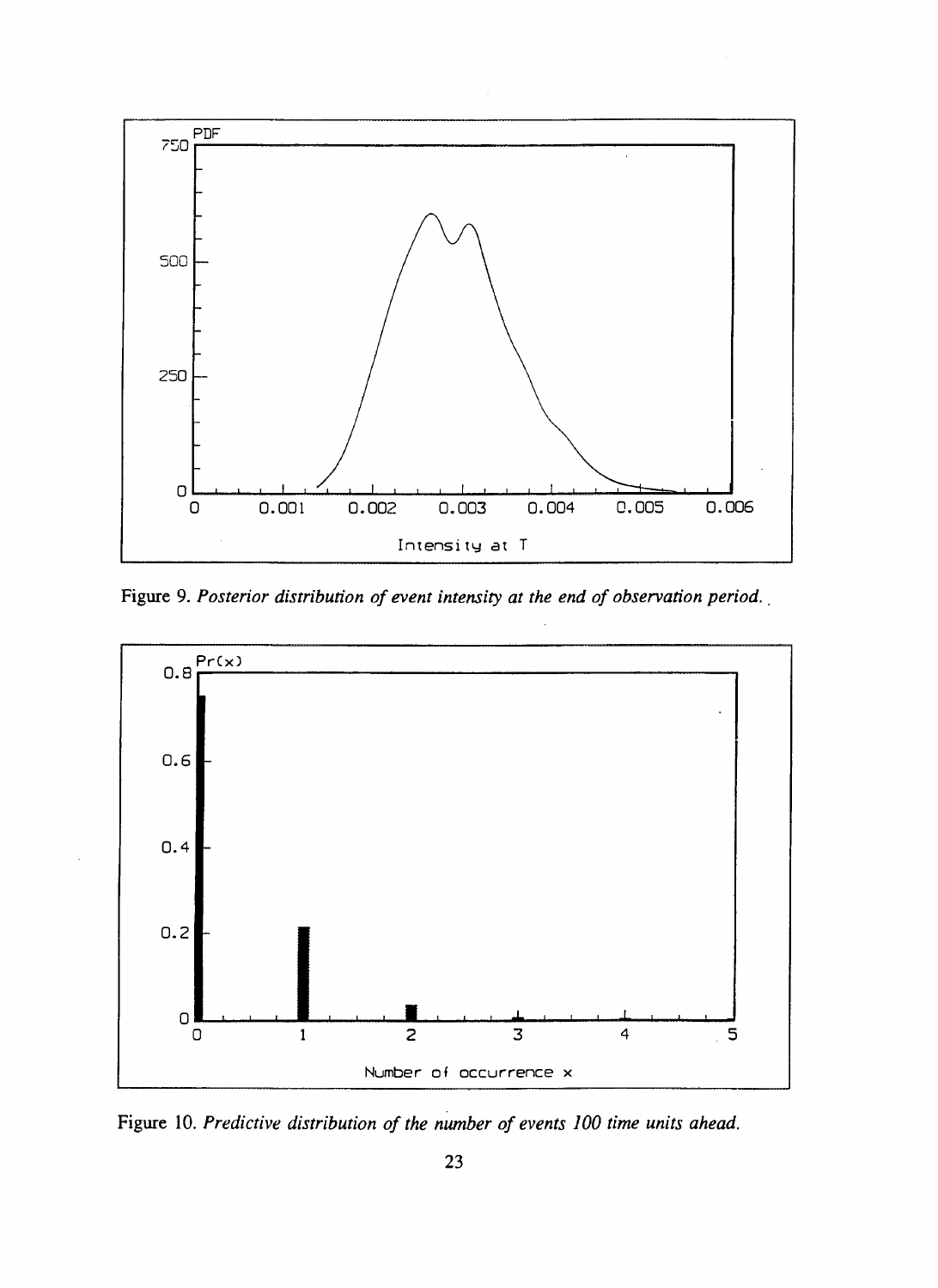## 7 Conclusions

In this report we have discussed methods for analysing trends in event occurence. We have considered graphical methods, both parametric and non-parametric statistical tests, point process models and Bayesian model techniques.

Graphical methods are necessary giving an exploratory view over the observations, and identifying the need for deeper trend analyses. Often, the graphical methods are enough to show that there is no trend. However, the graphical tools are not sufficient for the evaluation of the statistical signifigance and for making statistical conclusions on the trend phenomena. Therefore one must apply formal statistical tests or models. On the other hand, although the graphical methods could indicate a trend, the sample size of statistical observations may be so small that it is not possible to accept statistically any hypothesis of the trend.

With every statistical test is associated a model and a measurement requirement; the test is valid under certain conditions, and the model and the measurement requirement specify those conditions. Sometimes we are able to test whether the conditions of a particular statistical model are met, but more often we have to assume that they are met. Thus the conditions of the statistical model of a test are often the assumptions of the test.

It is obvious that the fewer or weaker are the assumptions that define a particular model, the less qualifying we need to do our decision arrived at by the statistical test associated with that model. That is, the fewer or weaker are the assumptions, the more general are the conclusions.

However, the most powerful tests are those which have the strongest or most extensive assumptions. The parametric tests have a variety of strong assumptions underlying their use. When those assumptions are valid, these tests are the most likely of all tests to reject the hypothesis of nonexistence of a trend, for instance, when it is false. That is, when data may appropriately be analyzed by a parametric test, that test will be more powerful than any other in resulting in an acceptance of the trend.

When we have reason to believe that the conditions for a parametric test are met in the data under analysis, then we should certainly choose a parametric statistical test for analyzing those data. If these conditions are not met, some relevant non-parametric test can be used. Non-parametric statistical methods often involve less computational work and therefore are easier and quicker to apply than other statistical methods.

The parametric tests are based in this case on some point process models. An archetype of point process models is the Poisson process model, the parametric tests of which can be applied in trend detection. In this report, we consider the Laplace test, which is originally intended for a certain intensity model. There are models, for which the Laplace test has rather good statistical properties. However, if the Poisson process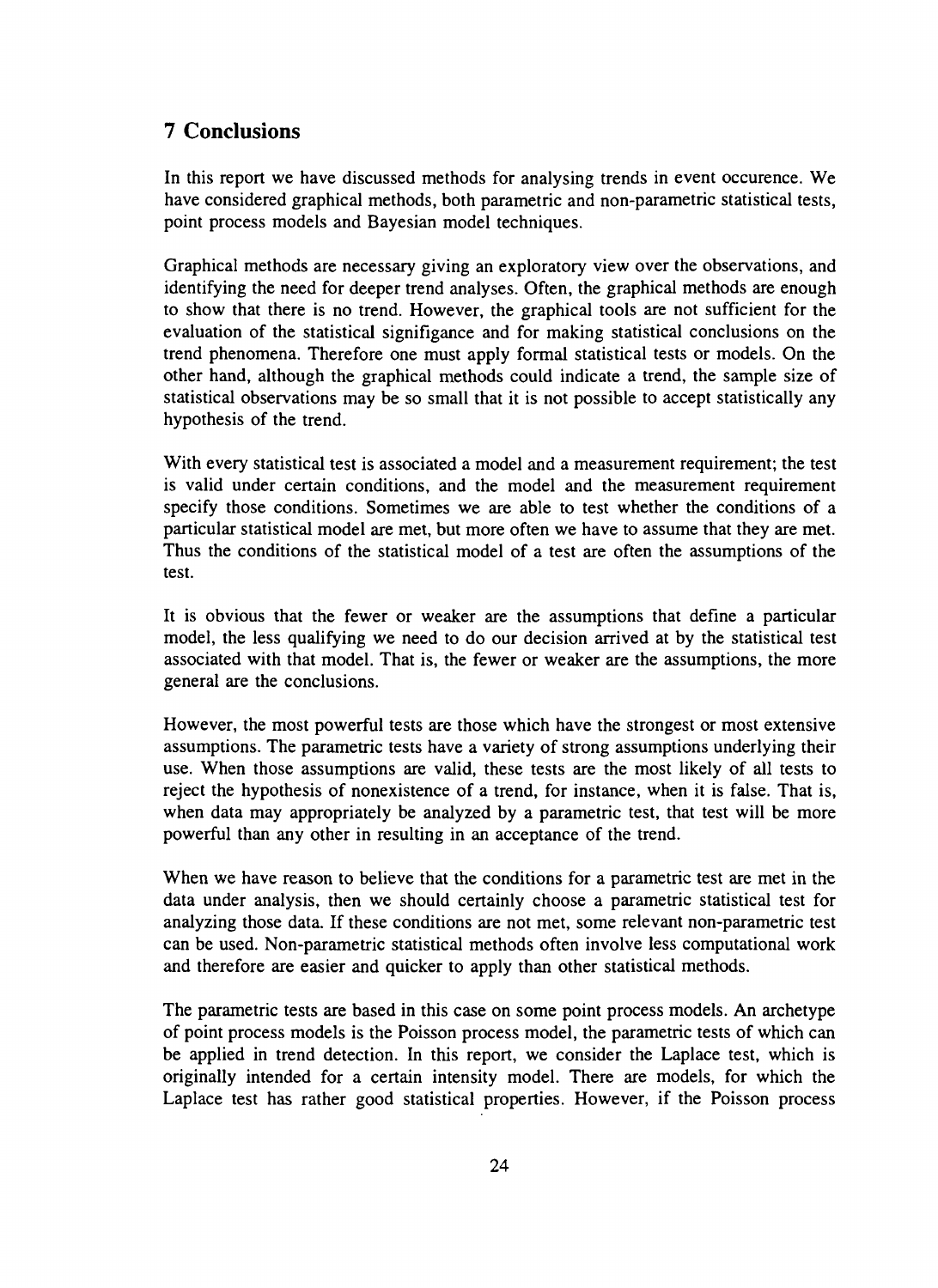model (or any other model) is questionable, one should choose a simpler model and apply non-parametric trend tests. Here we have presented a lot of non-parametric tests.

In addition to the classical parametric and nonparametric approaches we have also considered the Bayesian trend analysis. First we discuss a Bayesian model, which is based on a power law intensity model. The Bayesian statistical inferences are based on the analysis of the posterior distribution of the trend parameters, and the probability of trend is immediately seen from these distributions. In principle, is is possible to apply non-parametric Bayesian models.

We applied some of the methods discussed in this report to an example case. The results were not contradictory, and every model detected the trend that was assumed in Monte Carlo generation of the example data. However, this report is a feasibility study rather than a scientific evaluation of the statistical methodologies, and the example analyses can be seen only as demonstrations of the methods. Furthermore, it is to be noted that there is a lot of other statistical methods relevant to analysis of phenomena varying along with time which have not been considered in this report.

## References

Arjas, E., Gasparra, D., *On Monte-Carlo methods in Bayes estimation of survival models.* In Sprott, D. (ed) Proceedings of Conference on Statistical Inference and Biostatistics, Guanajuato, 1993, pp. 165-177.

Arjas, E., Gasparra, D., *Nonparametric Bayesian inference from right censored survival data, using the Gibbs sampler.* Statistica Sinica 4(1994), pp. 505-524.

Bay TREND 1.0. User's and Methodology Manual. Pörn Consulting. December 1996.

Box, G,E.P, Tiao, G.C., *Bayesian Inference in Statistical Analysis.* Addison-Wesley, Reading, 1973.

Cox, D.R., Lewis, P.A.W, *The Statistical Analysis of Series of Events,* Methuen & Co., Whitstable, 1968.

Crow, L.H., *Reliability analysis for complex repairable systems,* Reliability & Biometry, Statistical analysis of lifelength, SIAM, 1974, pp. 379 - 410.

Gaudoin, O., *Optimal Properties of the Laplace Trend Test for Software-Reliability Models,* IEEE Transactions on Reliability, Vol. 41, No.4, 1992 December, IEEE, 1992.

Lindqvist, B., *The Trend-Renewal Process, a Useful Model for Repairable Systems.* In SRE-93. SRE-symposium 25-26 November 1993.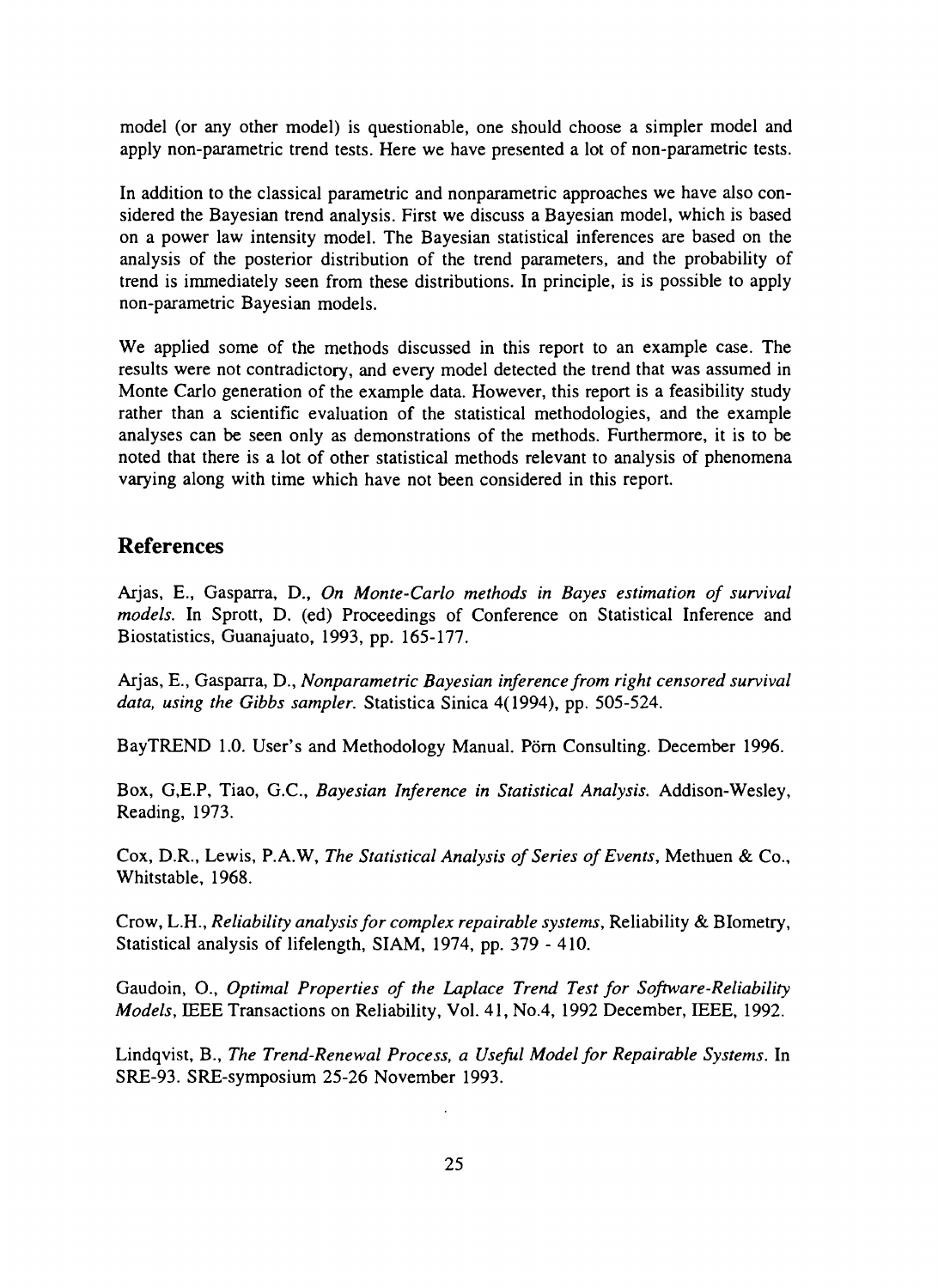K. Porn, *On empirical Bayesian inference applied to Poisson probability models.* Linköping Studies in Science and Technology. Dissertation No. 234. Division of Quality Technology, Department of Mechanical Engineering, Linkoping University, ISBN 91 7890-696-3, August 1990, Linkoping, Sweden.

Porn, K., Shen, K., Nyman, R., *I-Book, Edition 2. Initiating Events at the Nordic Nuclear Power Plants* (in Swedish). SKI Report 94:12, Swedish Nuclear Power Inspectorate, Stockholm 1994, ISSN 1104-1374.

Porn, K., Shen, K., Kjall, H., *Occurrence trend analysis applied to commercial IFR air taxi safety in the Nordic countries* - *A new Bayesian approach.* STUDSVIK/ES-93/36, ISBN 91-7010-228-7. Prepared for the Swedish Transport Research Board. Published by Studsvik EcoSafe, Nykoping, Sweden 1993.

Snyder, D.L., *Random Point Processes,* John Wiley & Sons, New York 1976. 485 p.

Tanner, M.A., *Tools for Statistical Inference.* Springer-Verlag, New York 1991. 110 p.

Tibor, C, *Some parameter-free tests for trend and their application to reliability analysis.* Reliability Engineering and System Safety 41(1993), pp.225-230.